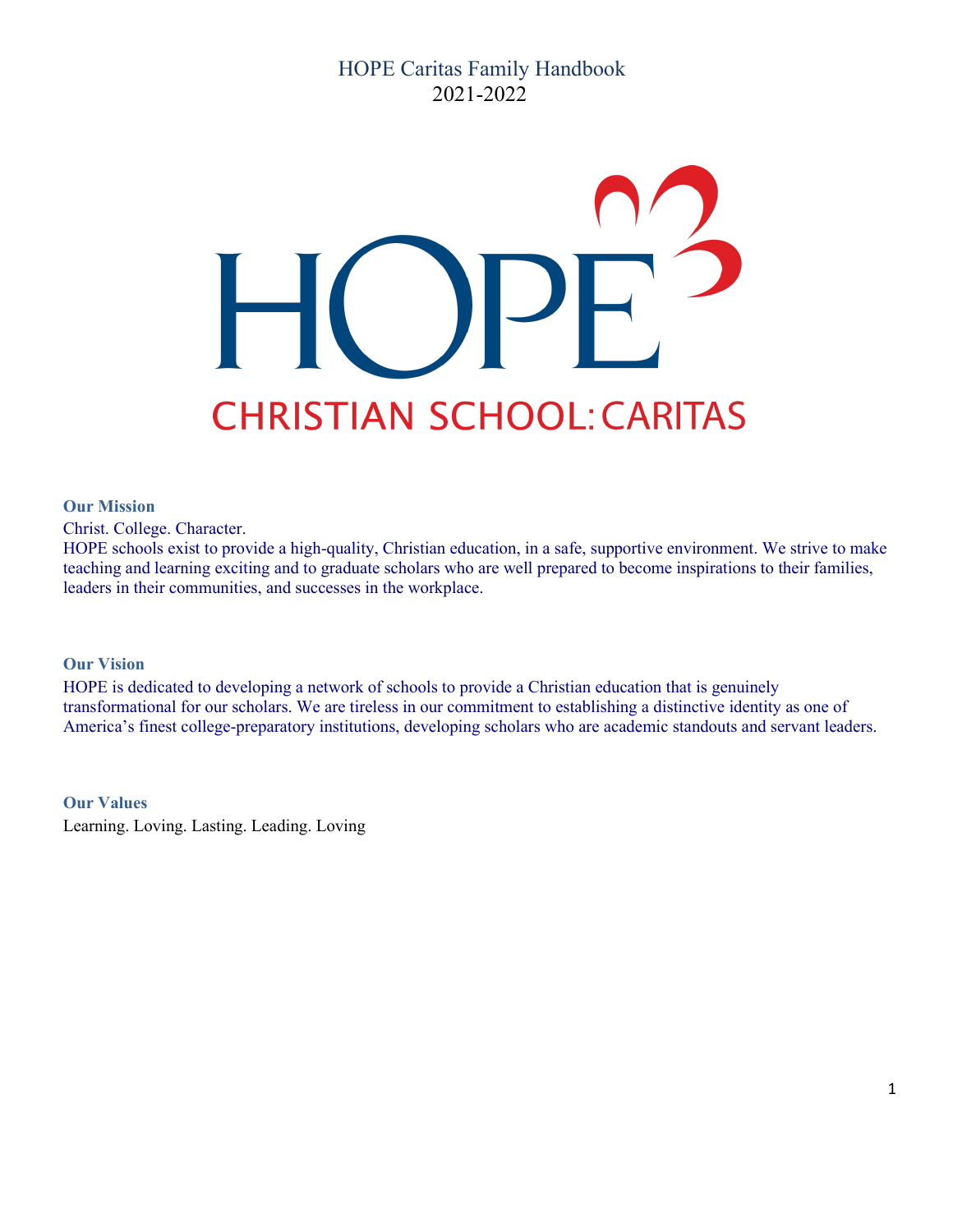#### Greetings HOPE Christian Schools-Caritas Families!!!

Welcome! We are EXCITED that you are returning or joining our HOPE Christian Schools – Caritas family, where we strive to continue to groom our young scholars into responsible, God-fearing young men and women who are ready to succeed at every level! Despite the past year of a worldwide pandemic and so many unexpected twists and turns, WE MADE IT!!! TO GOD BE THE GLORY!!! Although our teachers did not get a chance to teach the way they're used to and our families had to struggle with daily schedules, our scholars were affected the most. We know there were many challenges, but we overcame them all! Now, we are gearing up for the next level! We are prepared to take back everything the devil stole from us and show him what happens when God is in the midst! God is our strength! This year, when you visit HOPE Christian Schools - Caritas, we hope you see the joy and happiness with which we work, while holding high academic and behavioral expectations for all of our scholars. Our mission is three-fold and we stand firm on it: **CHRIST:** We are a *CHRISTIAN* school and believe in helping our scholars learn about and believe in **Jesus'** perfect love for them! **College:** We prepare our scholars for *COLLEGE* and beyond! **Character:** We work hard to develop strong *CHARACTER* within each of our scholars!

First and foremost, we cannot stress enough that we are a **Christian school**. This manifests itself in our sincere gospel focus, which is reflected in our approach to student behavior and the love we model as **Christian educators.** God loved us enough to send his Son, Jesus Christ, to die for us; out of thankfulness, we, in turn, love one another as a reflection of God's love for us. The **Christian foundation of our school,** with **Christian values taught at hom**e, serve as a powerful foundation within the hearts and minds of our children. We are committed to **building character** in each of our scholars of which our parents, families, and community can be extremely proud. Secondly, our academic program is intensely focused on **preparing scholars for college**. We sincerely believe in our scholars and their amazing potential! We are proud to announce that for the past two years, the Wisconsin Department of Public Instruction school report card issued to HOPE Caritas was 5-STAR!!! This means we have been closing the gaps found in Urban Education and making the necessary progress to continue to prepare our scholars for their next level. We push our scholars to push themselves academically in preparation for success beyond high school. We know this past year brought a number of challenges, many out of our control. Because of this, we must work even harder this school year to regain lost ground. We will continue to develop **servant leaders**—young people who seek to create positive change in their lives and in the communities around them. We will continue to build the **leaders** who will one day run our schools and our nation!

Finally, while school and work should be enjoyable, we are dedicated to the success of every student and work extremely hard to ensure each and every one of our scholars will be successful. **Scholars and parents must be committed to this level of intensity.** This year, we are returning to a school theme focused on *"212 degrees...the EXTRA degree"*. Our HOPE Caritas team will stop at nothing to ensure every student rises to meet and exceed our high expectations. We will go the EXTRA DEGREE in EVERYTHING we do! When our parents and scholars share this same commitment, there is no limit to what we can achieve by working together under God's guidance. Your commitment is essential in this rigorous and challenging adventure toward **excellence through Christ**, our **focus on College,** and our **dedication to building strong Character.** We look forward to partnering with you in this exciting process and appreciate your commitment to allowing HOPE Caritas staff to educate your scholar!

Praying God's Continued Blessings,

Mrs. Deniece Fields Russell, M.Ed. - Principal, HOPE Caritas

*If anyone speaks, they should do so as one who speaks the very words of God. If anyone serves, they should do so with the strength God provides, so that in all things God may be praised through Jesus Christ. 1 Peter 4:11*

Christ. College. Character.

*"Since God so loved us, we also ought to love one another. No one has ever seen God; but if we love each other, God lives in us and His love is made complete in us." 1 John 4:11*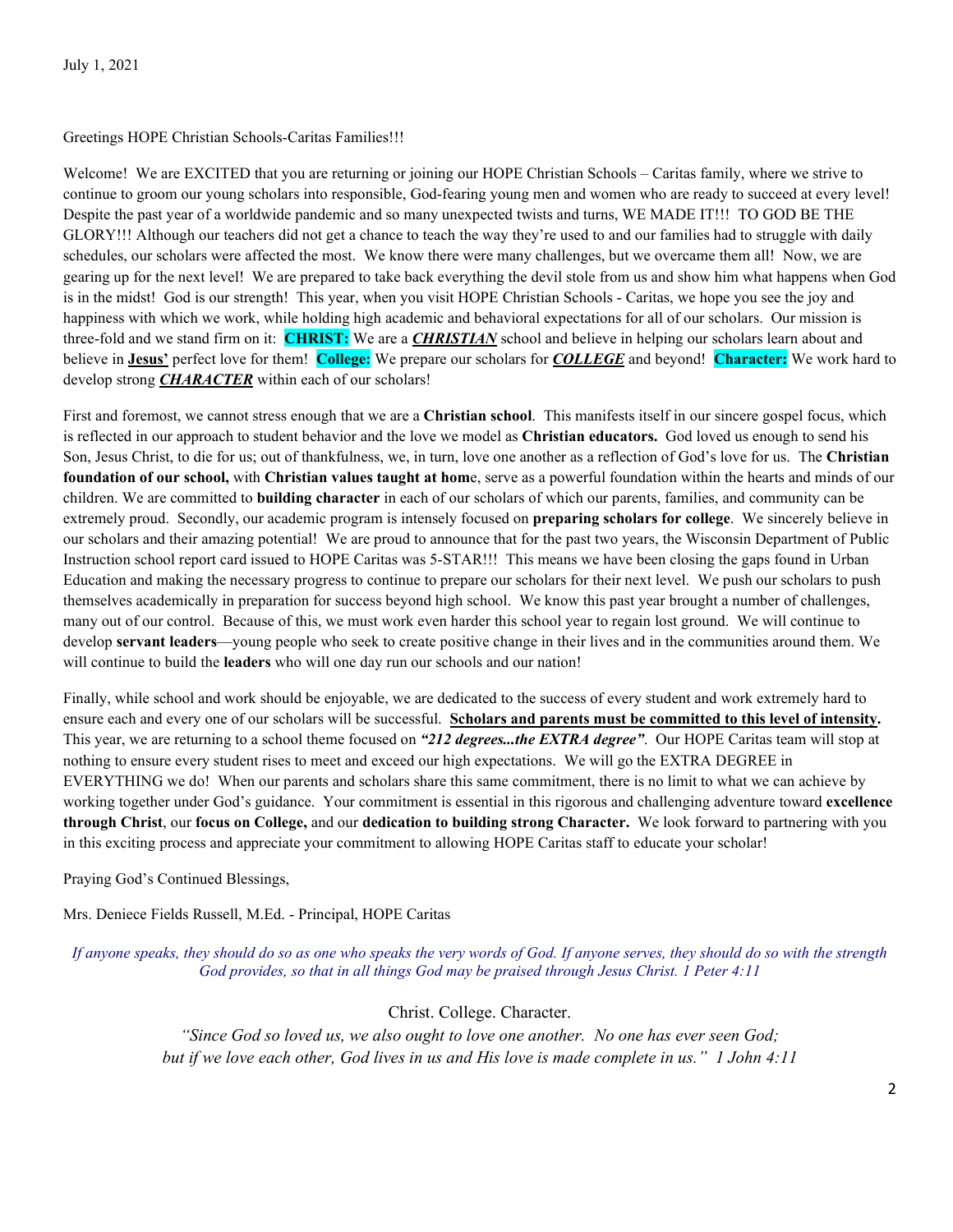Our work at HOPE Caritas is based on an understanding of the Gospel and Law and proper application of these Biblical principles. Our ultimate goal is for scholars to be proactive in demonstrating positive behaviors through the sanctifying work of the Holy Spirit who is planted in our hearts through faith in Jesus Christ. Simply put, because God loved us enough to send His Son to die for us, we strive to reflect the love of Jesus in our daily lives and our interactions with others. All this we do for all He has done for us.

# **Virtues**

As we teach scholars to be proactive in their Christian behavior, we focus on these specific values:

- o Justice
- o Responsibility
- o Respect
- o Integrity
- o Self-Sacrifice
- o Diligence
- o Courage

In all of the above behaviors and attributes, scholars are taught to put others before themselves. Through interactions with the Virtues, our HOPE Caritas youth begin to exhibit an awareness of the needs of those around them, demonstrating this through service to others. Ultimately, scholars learn what it means to reflect God's love.

Every week, all scholars will participate in Chapel where the Word of God will be taught, giving each child the opportunity to learn about Jesus' love for them with the rest of the school. Additionally, scholars will have Word of God as a part of daily instruction.

The Virtues will be addressed weekly.

# **HOPE Code of Conduct**

At HOPE Caritas, the unconditional love of Christ, the goal of a college education, and the growth of personal character are part of everything we do, every day. Fidelis is a place of mutual respect. It is expected that all members of the Fidelis community - teachers, administrators, staff, students, parents, and guests - will follow the Code of Conduct and treat each other as they would wish to be treated themselves. It is expected that everyone on the Fidelis campus will behave in in a way that everyone will feel safe and free from harassment, both physical and emotional. Fidelis Code of Conduct will apply to students:

- while on the school grounds,
- while on the school bus or traveling to or from school,
- during lunch,
- during or while going to or from any school-sponsored activities, and
- during any other event related to school activities or attendance.

Respect and courtesy for persons and property are expected at all times. If a specific penalty for violating a rule is not listed in the Fidelis Code of Conduct or elsewhere in this handbook, the consequences assigned will be in proportion to the severity of the infraction.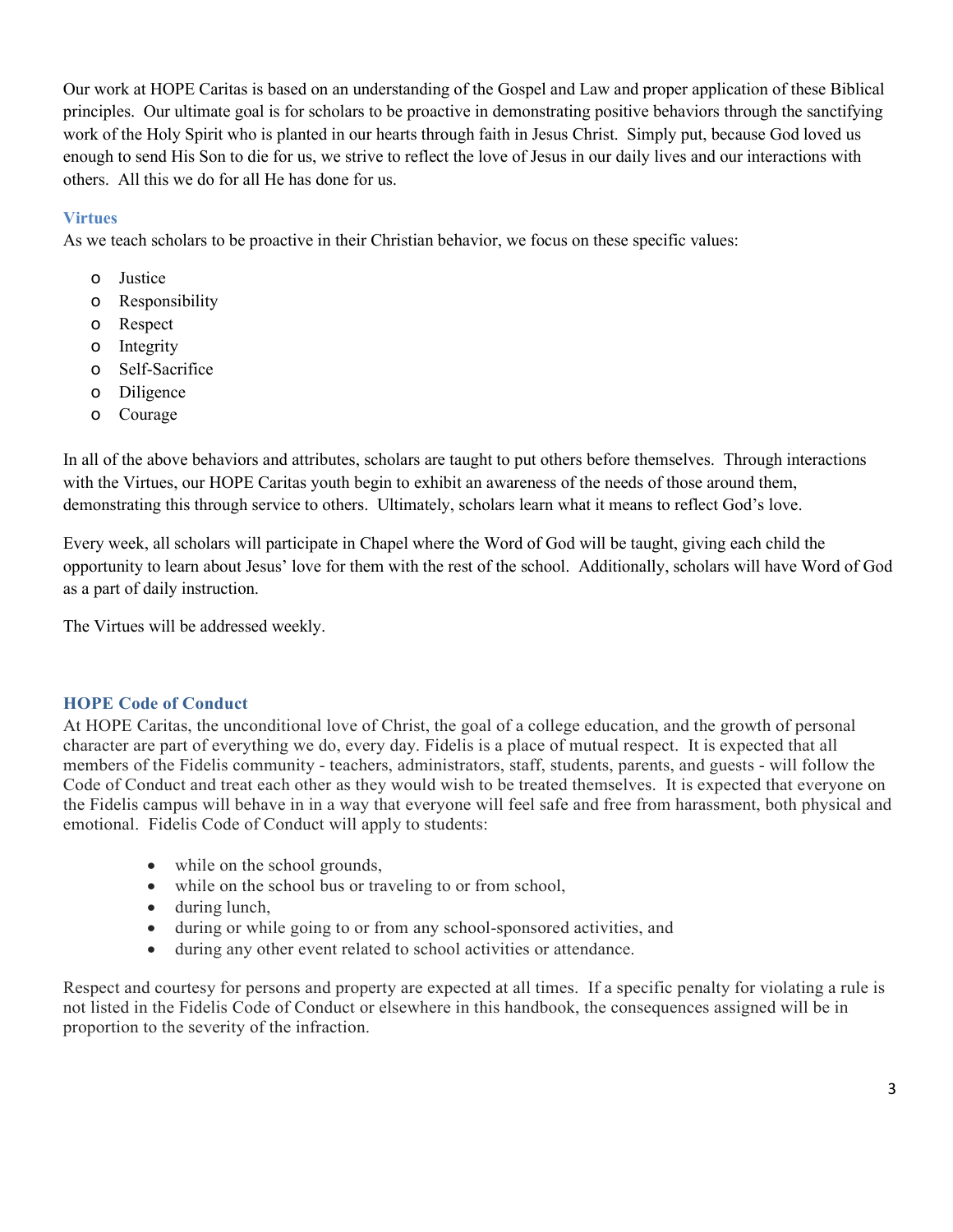As an organization of faith and members of a learning community, we are all set the highest examples of conduct. We must:

## **BE ON TIME**

- Take start and end times seriously
	- Be considerate of others by arriving on time
	- Turn in all assignments on time
	- Plan ahead for unplanned circumstances
	- Show up ready to learn

## **BE RESPECTFUL**

- Treat everyone with dignity and respect
- Use appropriate language
- Be kind, not hurtful
- Be open-minded
- Take care of our environment, including personal property and school property

## **BE RESPONSIBLE**

- Follow through on promises
- Come prepared
- Be accountable for choices and actions and understand the consequences
- Use planning tools to organize time and obligations
- Plan to succeed

#### **BE SAFE**

- Act in a manner that does not endanger self or others
- Resolve conflicts peacefully
- Establish and maintain an environment that is free from harassment, violence, and bullying
- Be aware of surroundings at all times
- Report unsafe situations and conditions

#### **HOPE Caritas Nondiscrimination Statement**

As a Christian organization, HOPE Caritas does not discriminate on the basis of race, gender, national origin, disability, color or other protected class applicable to institutions of faith.

# **Parent/School Communication**

HOPE Caritas recognizes parents as the primary educators of their children. Communication between parents, teachers, and staff is an essential ingredient to success in school. Parents are strongly encouraged to:

▪ Initiate communication with their child's teacher (teachers will respond at their earliest convenience)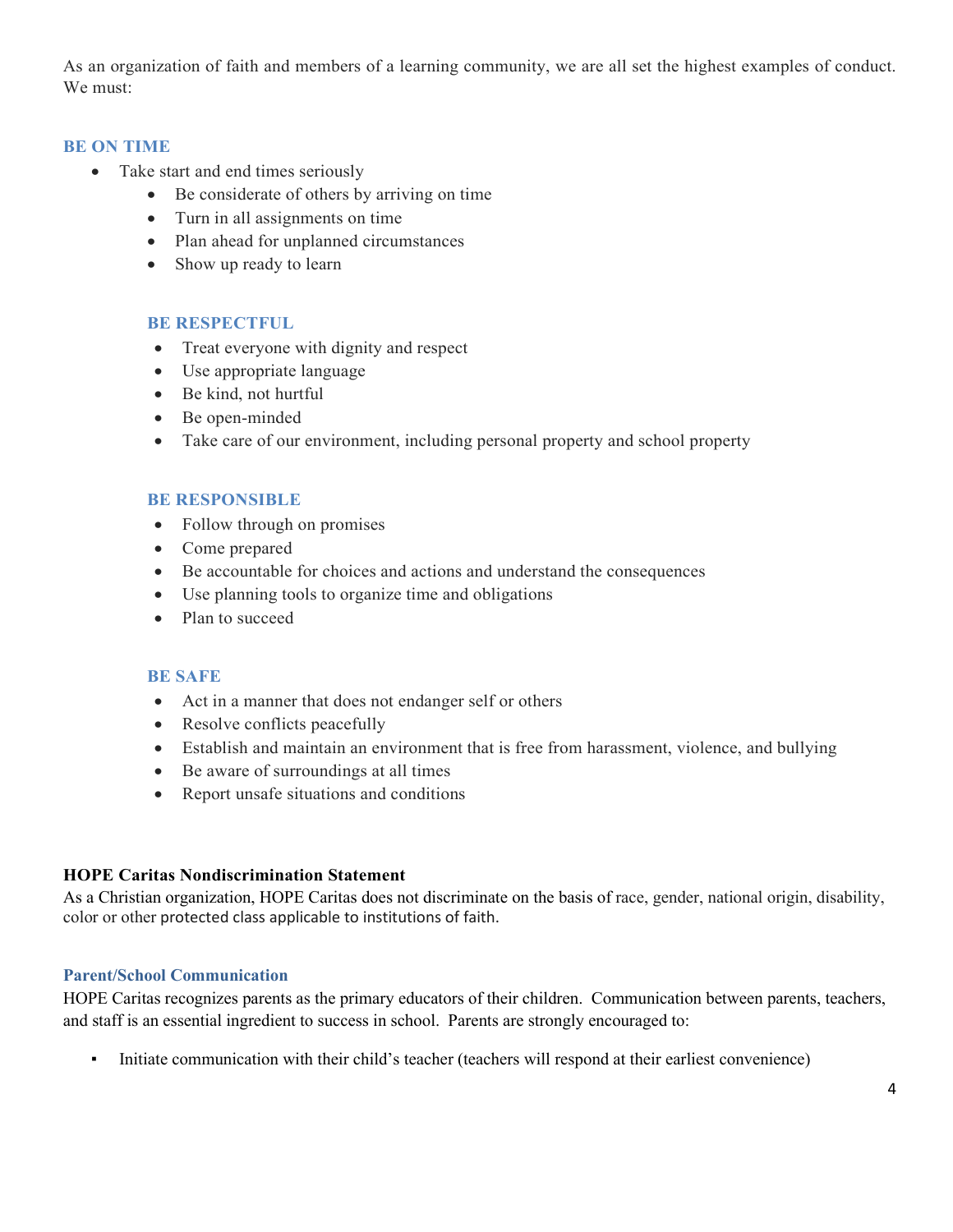- Communicate questions or concerns before they turn into major issues
- Avoid emotional responses to concerns before discussing the matter with school personnel

Our goal is to maintain open, two-way, collaborative communication with you. The school communicates with parents and families through phone calls, notes, letters, text messages, Class Dojo, orientation, meetings, parent/teacher conferences throughout the school year, and this Family Handbook. Classroom teams will primarily communicate with parents via phone calls, text messages, Class Dojo, daily behavior chart reports, progress reports, and face-to-face parent teacher conferences either in person or virtually. If you would like to meet with your child's teacher outside of these scheduled conferences, please call your child's teacher to set up a time to do so.

# **Parent Concerns**

If you have a concern about school policy, academic grades, discipline decisions, or anything else, we ask that you take some time to reflect on it. If you are still concerned after a day or two has passed, please contact the school as we welcome the conversation. We understand that as parents, you can have very strong feelings about issues concerning your child. We promise to treat you and your concern with respect. If a parent is disrespectful to a HOPE Caritas teacher or administrator, we will cut the conversation short and reschedule for another time. HOPE Caritas is very demanding, with high expectations for academics and behavior. If we all work together, we will resolve the issue in a way that is best for your child's learning that does not conflict with our school's policies.

If parents/guardians feel that it is necessary, they can follow our "Grievance Procedures for Parents/Guardians": This applies except for complaints involving sexual harassment or complaints of a criminal nature where the principal or another school leader is the subject of the complaint. Parents filing a grievance must:

- 1. Bring their student-related complaints or concerns to the teacher or staff member involved in the incident. The complaint or concern should be brought to the teacher or staff member in writing, must be specific, and offer a possible solution.
- 2. The teacher or staff member will respond in writing to all written complaints or concerns within 3 days of the receipt of a written complaint.
- 3. Parents or guardians who are dissatisfied with the response of the teacher or staff member may make their complaint known, in writing, to the principal. A copy of the written complaint and the teacher/staff member response shall be given to the principal.
- 4. The principal will respond to the parent or guardian within 5 days of submission of the grievance.
- 5. If the parent or guardian is dissatisfied with the response of the principal, they can then submit the complaint to the Executive Director of HOPE. The principal's response, as well as the teacher or staff member's response, is to be submitted to the Executive Director. Any action taken by the Executive Director must be done so in compliance with all applicable privacy laws and in accordance with HOPE policy.

# **Building Hours**

Monday - Friday 8:40 a.m. – 3:40 p.m.

# *Arrival*

Doors to school open at 8:40 a.m. Busses will unload between 8:40 a.m. and 9:00 a.m.

All scholars who are dropped off by car MUST be dropped off on the NORTHEAST side of the school. All scholars walking MUST enter through the WEST side (Kindergarten Door or Main Entrance) of the school. No scholars will be admitted through the front doors of the school between 8:00 a.m. and 8:40 a.m. If a scholar arrives after 9:00 a.m., he/she must enter through the main entrance in order to sign in with the Office Manager.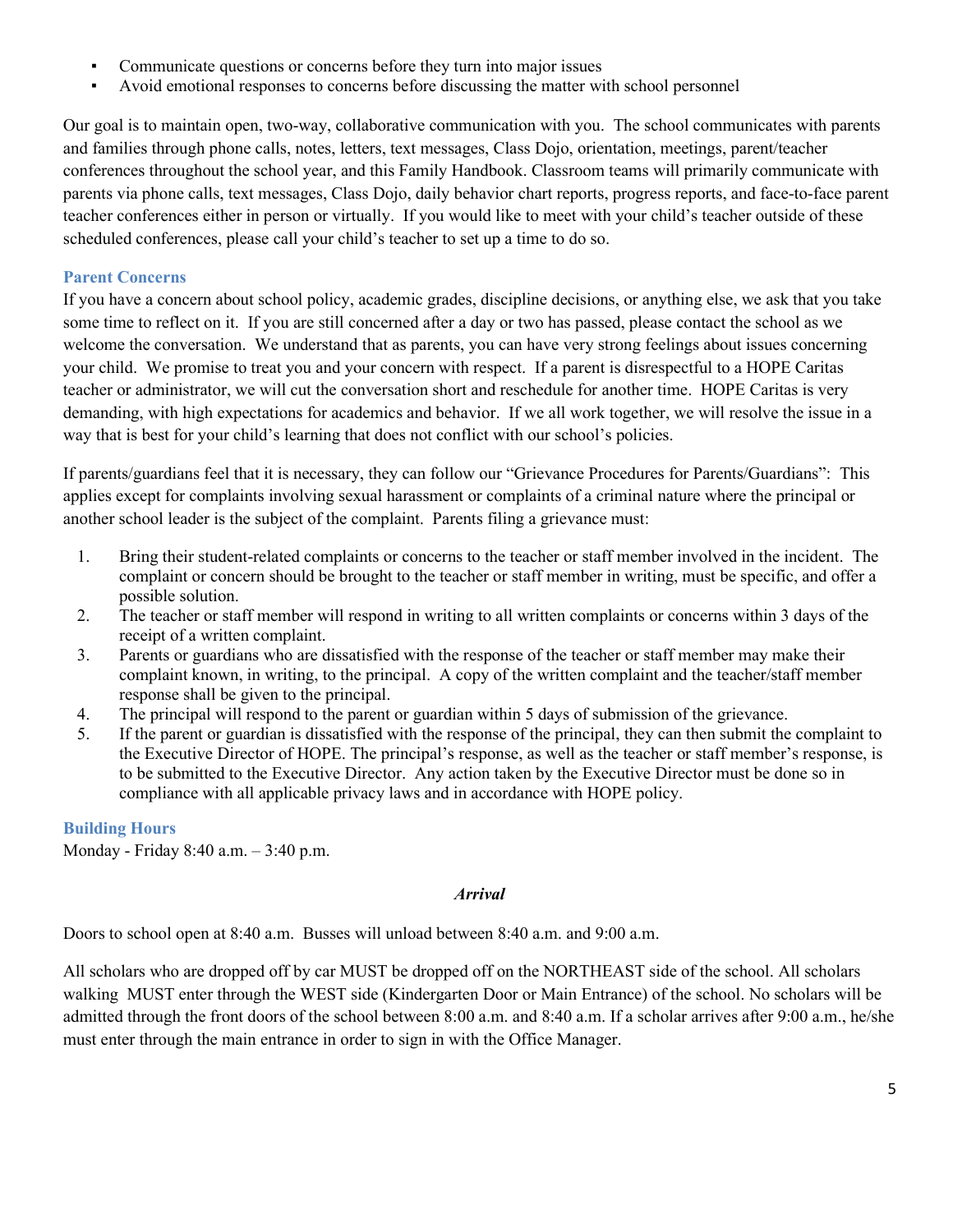#### **Dismissal**

Dismissal is at **3:40 p.m.** Monday through Friday. Students leave the classroom at the time of dismissal. If you are picking up your child, **expect them to be ready for pick up no earlier than 3:40 p.m**. **Every minute of instruction counts.** There are no early dismissals after 2:00 p.m. **We use every second of the day that we can to teach so we hold that time very sacred.** 

In the rare event that a student is dismissed early, the following procedure must be followed:

- 1. The legal guardian must contact the school **before 12:00 p.m.** and sign the student out of school in the office. The legal guardian must provide documentation regarding the purpose for early dismissal after the second time a child is picked up before 3:40 p.m.
- 2. The student must make up all missed work and return it the following day.



# **ATTENDANCE/TRUANCY**

Caritas believes that regular school attendance is the best way to earn academic achievement. In addition, state law has established compulsory attendance for students and placed the shared responsibility of attendance on both our parents and scholars.

#### **Attendance - Parent Responsibility**

- When a student is absent, his/her parent or guardian should contact the school (preferably before 9:30 am) to explain the absence. Parents can provide a written explanation of absences at the time the student returns to school. Emails are acceptable forms of written notes. You will need to email the Office Manager at [santasha.alston@hopeschools.org.](mailto:santasha.alston@hopeschools.org) **The number to call in an absence or tardy is 414.600.1045.**
- Voicemail will accept a message when someone is not able to answer the phone. Failure to contact the school will result in a call to the parent/guardian's home or workplace. In the case of anticipated absences, parents/guardians are asked to contact the school at least one school day prior to the absence. For phone calls, voicemails, and notes, please leave or list your child's name, your relationship to the child, and the reason for and date(s) of the child's absence. All questions regarding scholar attendance and attendance records should be directed to the school's Office Manager.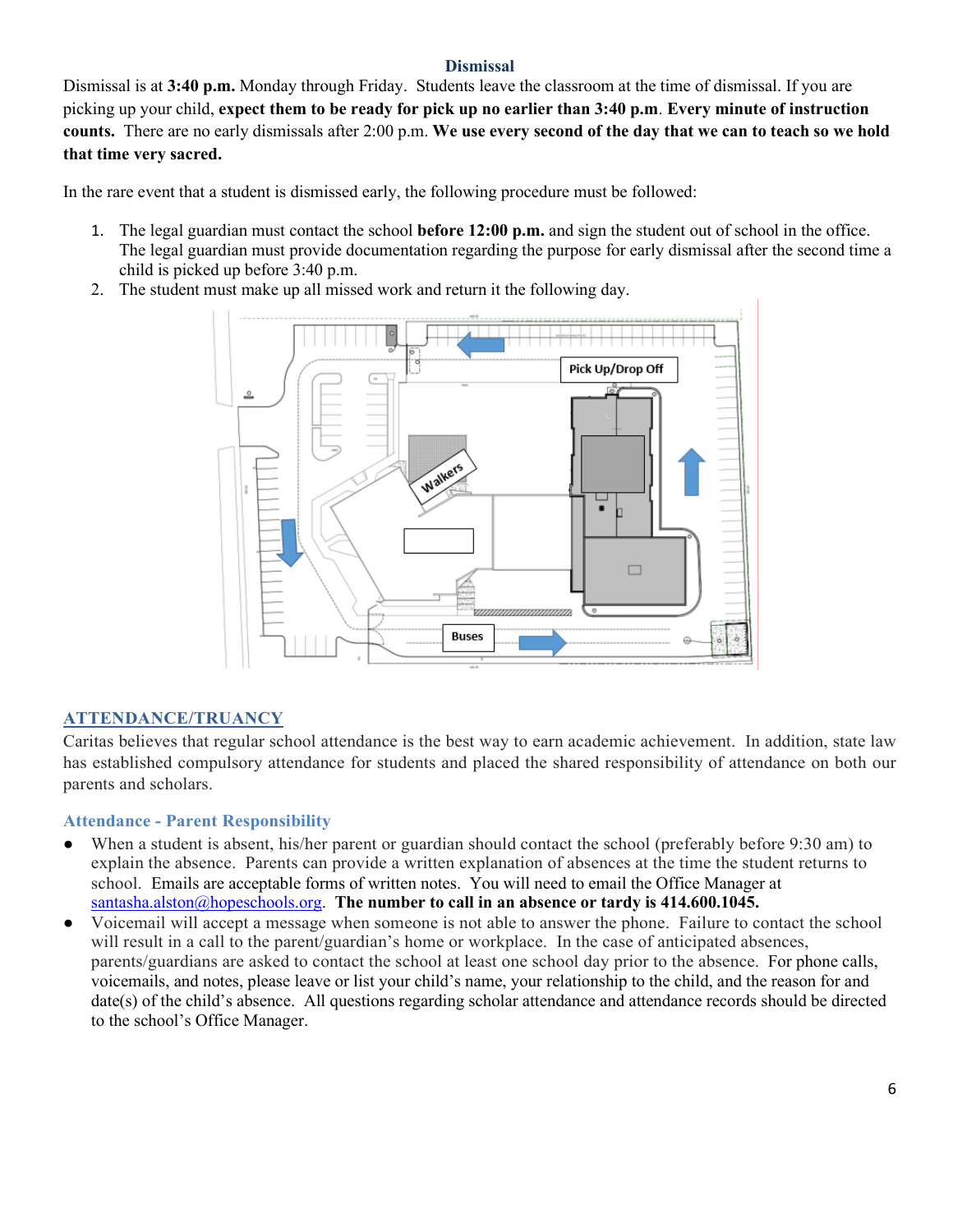# **Absence Types**

There are two possible types of absences: 1) Excused and 2) Unexcused/truancy.

## **Excused absences**

Parent/guardian excused absences are authorized by state law and yet are limited to no more than ten (10) days per school year. These absences include all family vacations, illness, and family emergency needs. Excused absences are counted in ½ day increments.

Absences for more than 10 days, may be excused by the school for the following circumstances:

- Evidence that the student is not in proper physical or psychological condition to attend school or an educational program. In such cases, the parent/guardian shall obtain a written statement from a physician or licensed practitioner as proof of the physical or psychological condition of the student. The excuse shall be in writing and state the period of time, which it is valid, not to exceed 30 days.
- Medical, dental, chiropractic, optometric, or other-valid professional appointments accompanied by appropriate documentation (such as appointment cards or written statements). Parents/guardians are encouraged to make appointments during non-school hours.
- Legal proceedings that require the student's presence
- To enable the student to obtain religious instruction outside the school during the required school period.

## **Unexcused absences/truancies**

Unexcused absences/truancies show a deliberate disregard for the educational program and are considered a serious matter.

A student will be considered truant if s/he is absent part or all of one (1) or more days from school during which the school has not been notified of the legal cause of such absence by the parent/guardian of the absent student. Wisconsin Statute 118.16 (1)(c). A student who is absent intermittently for the purpose of defeating the intent of the Wisconsin Compulsory Attendance Statute Sec. 118.15, Wis. Stats will also be considered truant. Students who are absent from school with or without the consent of their parent or guardian and whose absence does not fall under parent excused absences above shall be considered unexcused absent/truant.

Examples of unexcused absence/truancy include but are not limited to missing the bus, oversleeping, leaving school without permission, shopping, errands, babysitting, and non-medical personal care appointments.

Absences extending beyond the 10 parent excused absences or those not approved as excused as noted above will be documented as an unexcused absence. Absences documented as unexcused by school administration can be requested for parent review. Any absence that has not been acknowledged by a parent or referenced by other accepted documentation accepted within documentation within a period of one week will be recognized as an unexcused absence.

The principal shall notify a truant student's parent or guardian of the student's truancy and direct the parent or guardian to return the student to school no later than the next day on which school is in session or to provide an excuse for the absence.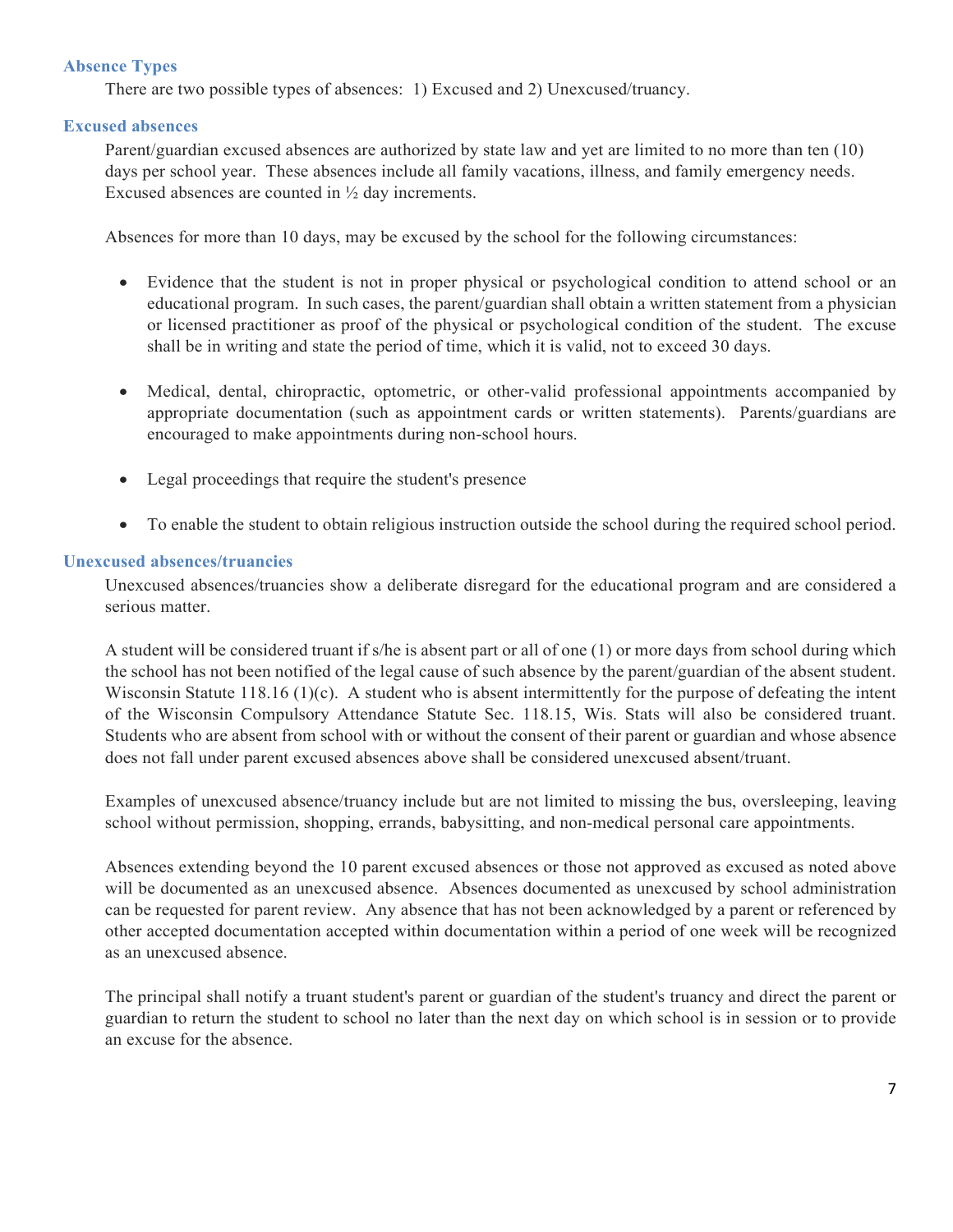A student will be considered a habitual truant if s/he is absent from school without an acceptable excuse for part or all of five (5) or more days on which school is held during a school semester.

## **Penalties/Consequences for Truancy**

If a student is truant, he or she may be assigned one detention for each day that the student is truant. For truancy violations exceeding 2 days, the following penalties may be imposed:

- First and second offense: In-school suspension
- Third offense: Penalties/consequences will be determined by the principal
- Fourth offense: Law enforcement may be contacted for a conference
- Fifth offense of each semester: Law enforcement may be contacted, and a possible truancy citation may occur

#### **Student Make-Up Work After Absences**

Students who are absent from school, whether the absence was excused or unexcused, will be permitted to make-up homework and assessments missed during the absence when they return to school

#### **Illness at School**

The following procedures will be used if a student becomes ill while in school:

- The student will request permission to go to the office.
- If the student is ill, the student will report to a school office staff member who will:
	- o Contact the parent in order to send the student home. Once a student leaves the school, that student will not be allowed to attend or participate in or attend a school-sponsored activity that school day.
- We do not have a nurse on staff at HOPE.
- If the student is to take a prescribed medicine, it will be administered in accordance with state statutes and school policy. The School Medication Permission and Instruction form must be brought in with the medication and stored in the school office.
- The student is responsible for coming to the office when they need to take their medication. Scholars without a prescribed medication without a parent/doctor signature are not permitted to go to the front office for medication.

#### **Permission to Leave**

No student can leave the school building during the school day except by permission from the school office. If an absence is anticipated (i.e., medical appointment), students are to present a written parent request to the office at the start of the school day and obtain permission to leave. A student who leaves school without checking out in the office will be considered truant and will be assigned a consequence for that truancy.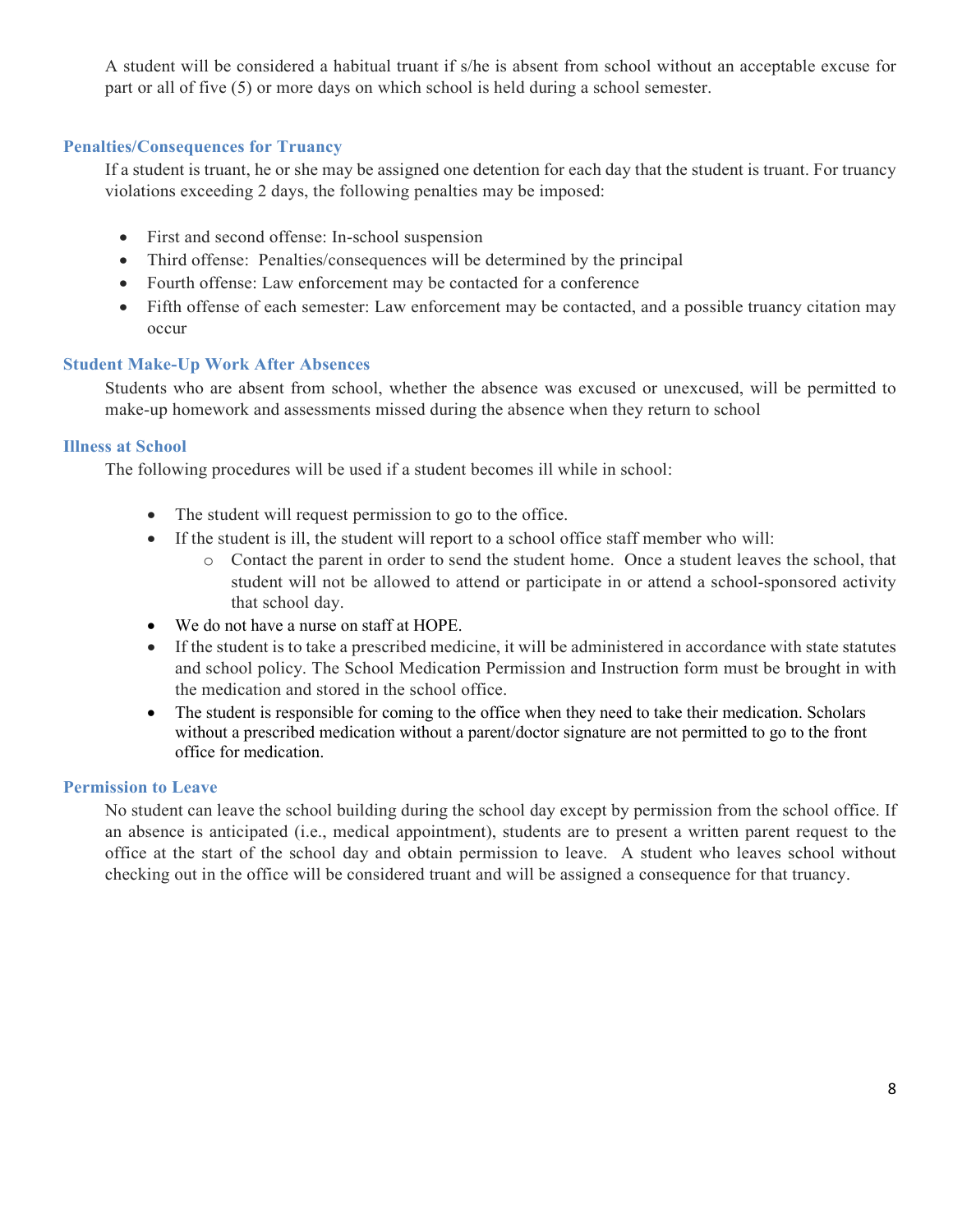# **Tardy Policy**

Many significant problems can arise from ongoing tardiness, including loss of learning and missed opportunities. Lateness directly impacts those who are waiting for the child's arrival but mainly hurts the child's opportunity for learning and growth. Tardiness to school and to class—whether the result of oversleeping, missing the bus, car problems, babysitting, or socializing—is unacceptable.

Families must commit to having their child (children) at school every day on time. **A student is considered tardy if they arrive after 9:00 am.** If for any reason a student is tardy to school, he/she must report to the Main Office before going to class in order to check in with the office manager. If a student is tardy, they may not be able to receive the full breakfast. A small snack will be given to students who arrive past breakfast time.

Parents are allowed to make **three** phone calls per quarter to notify the school of late arrivals.

- Students arriving after 9:30 am without proper notification by the parent/guardian will not be allowed to attend school that day. If there are habitual office calls for tardies, the family must meet with the Dean of Students.
- On the fourth tardy, scholars will not be permitted to enter the building and will have to try again the next day.

To avoid tardiness and absences, all appointments and meetings must be scheduled after school hours.

Scholars will only receive an excused tardy if the school is notified of the tardy ahead of time and if the reason is legitimate, such as an unavoidable event. No tardies will be excused the day of a tardy.

If a student is tardy for school five times within one quarter, a parent/guardian of the student will be required to meet with a school administrator.

# **School Closing**

If Milwaukee Public Schools close due to bad weather, HOPE Schools will also close. Please listen to the radio or television for the announcement of the closing for Milwaukee Public Schools. HOPE will be listed separately on any announcement, but will automatically close if Milwaukee Public Schools are closed, whether or not you see a separate announcement. Teachers will notify their students by phone if there is a last-minute cancellation (for an emergency situation).

# **When to Keep a Child Home From School**

School is important, but sick children need to be at home. Once a child's condition improves, and his/her temperature is normal without medication, he/she can return to school. Make certain that the school has current telephone numbers to reach you at all times in case your child becomes ill or injured. If any of the following conditions exist, please keep your child home from school:

| • Fever (temperature of 100<br>degrees or higher)   | • Heavy nasal congestion or<br>frequent cough                       | • Vomiting or diarrhea |
|-----------------------------------------------------|---------------------------------------------------------------------|------------------------|
| • Blistery                                          | • Bed Bugs                                                          | $\cdot$ Lice           |
| • If your child has been<br>exposed to or diagnosed | • Pink Eye $-24$ hours after<br>treatment with a doctor's<br>excuse |                        |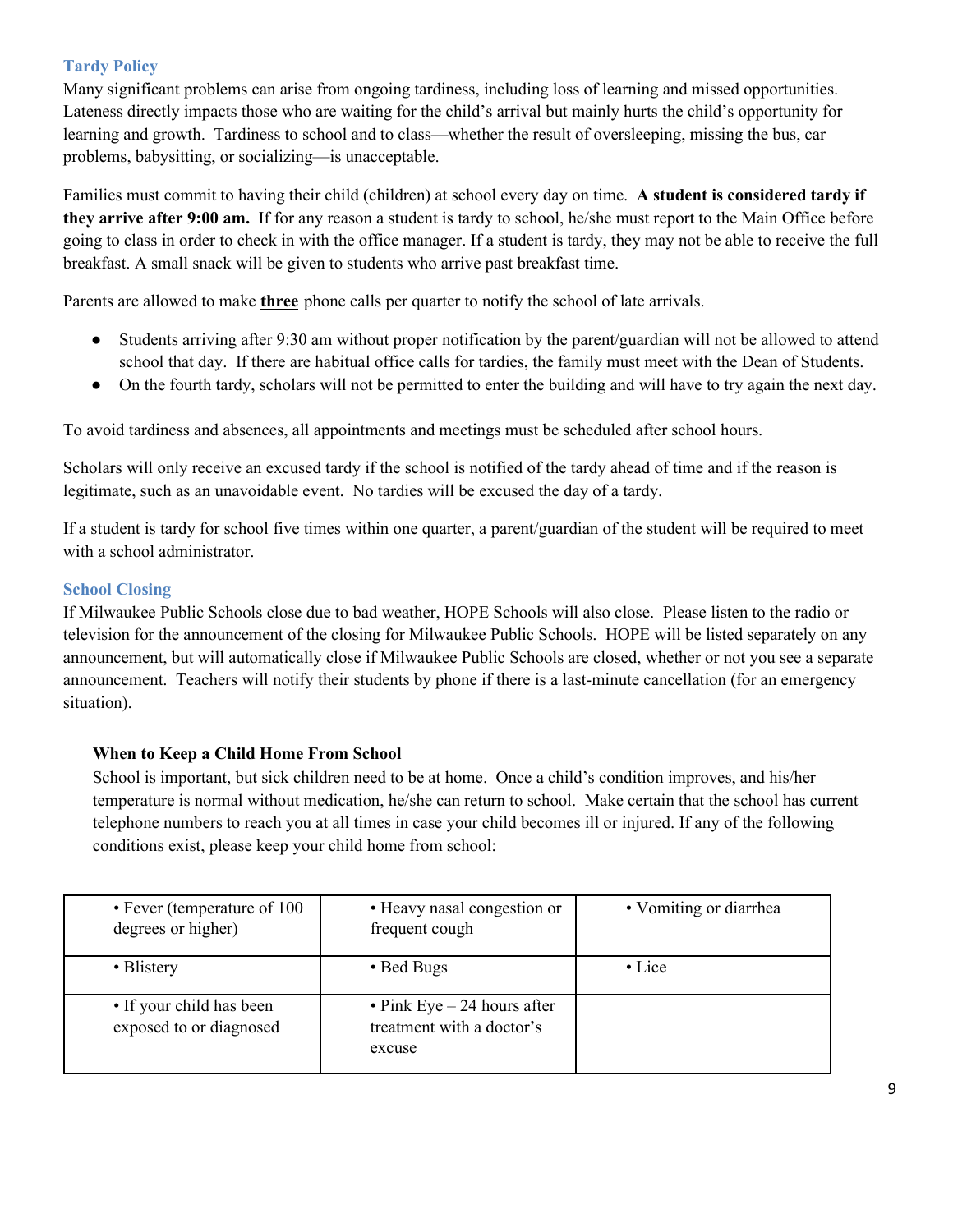## **ILLNESS DURING SCHOOL HOURS**

If a child is sick (feverish, pink-eye, flu-like symptoms or presents a health hazard to others i.e. bed bugs, ring worm, etc.), the school expects him/her to stay home for the day. Althouge we have a Wellness Room Assistant, we do not have a school nurse on site. If a child becomes ill or injured during the school day and is not well enough to stay in class, the parent/guardian will be called to pick the child up. We do not have the capacity to watch over and care for ill children for the duration of the day. Therefore, you or a designated family member, must be able to pick up your scholar in a timely manner. It is necessary to have updated emergency contact numbers on file in the school office in case no one can be contacted at home. If a child needs to take medicine while at school, a consent form must be filled out in the main office. All medications are kept in the Wellness Room. Hope Christian Schools reserves the right to request a doctor's excuse before your scholar may return to school under any circumstance.

#### HEALTH

Wisconsin State Law requires that all children entering a Wisconsin elementary school be immunized against diphtheria, tetanus, pertussis, polio, measles and rubella. These requirements can be waived only if a properly signed health or religious exemption is filed with the school.

Per state regulations, no medication can be dispensed without a doctor's form. This includes prescription and nonprescription medicine (including Tylenol, Ibuprofen, and Advil). Parents must sign an authorization for consent to administer medication if their child needs to take medicine during school hours. These forms are available in the main office.

#### **Immunizations**

The law requires that students receive a minimum number of immunizations prior to entering school. The law is meant to prevent illnesses such as **mumps, pertussis (whooping cough)** and other vaccine preventable diseases from returning and harming our children. To obtain proper immunizations, call your doctor, health center, or the **Milwaukee Health Department at (414) 286-8034**. When your child is immunized, provide the records to your child's school. **Required immunizations\* are as follows:**

| Pre-Kindergarten (2–4<br>years)                  | Kindergarten – Grade 5                           | Grade $6-12$                                              |
|--------------------------------------------------|--------------------------------------------------|-----------------------------------------------------------|
| 4 doses of Tetanus,<br>Diphtheria &<br>Pertussis | 4 doses of Tetanus,<br>Diphtheria &<br>Pertussis | 4 doses of Tetanus,<br>Diphtheria &<br>Pertussis          |
| 3 doses of Polio                                 | 4 doses of Polio                                 | 1 additional dose of<br>Tetanus,<br>Diphtheria, Pertussis |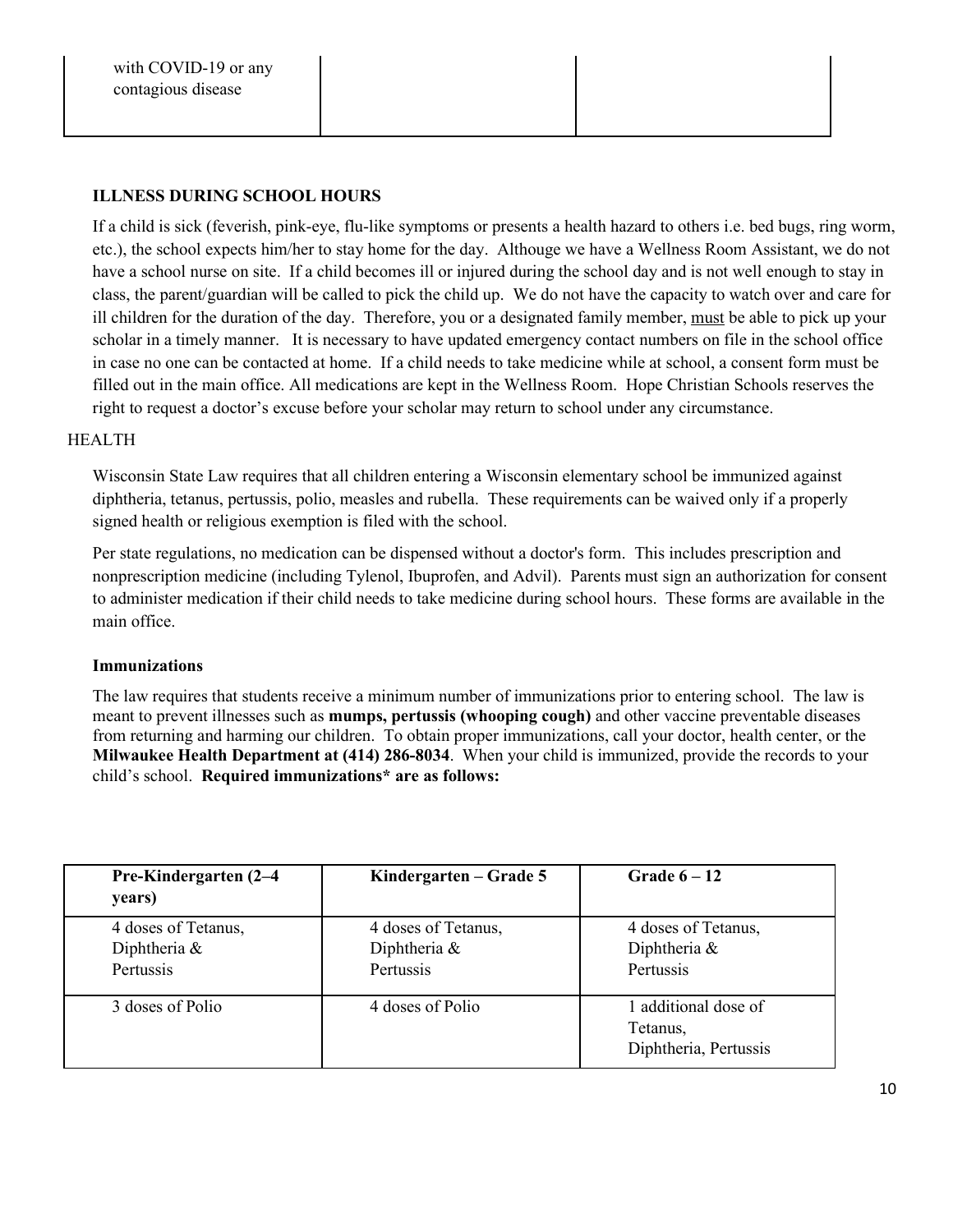| 3 doses of Hepatitis B                     | 3 doses of Hepatitis B                      | 4 doses of Polio                            |
|--------------------------------------------|---------------------------------------------|---------------------------------------------|
| 1 dose of Measles, Mumps<br>and<br>Rubella | 2 doses of Measles, Mumps<br>and<br>Rubella | 3 doses of Hepatitis B                      |
| 1 dose of Varicella                        | 2 doses of Varicella                        | 2 doses of Measles, Mumps<br>and<br>Rubella |
|                                            |                                             | 2 doses of Varicella                        |

\*There are a handful of limited exceptions to the requirements. For details about exceptions, for free immunizations, or to check your family's immunization records, contact your health care provider or the City of Milwaukee Health Department at (414) 286-8034.

## Scholarship

## **Grading**

We believe that grades are earned by demonstrating mastery of grade level, rigorous academic standards, all aligned to the Common Core State Standards (CCSS). Scholars will earn grades based on mastery of skills in Reading, Social Studies, Writing, Math, Science, and Word of God. These grades will include homework completion, classwork, and unit assessments. These grades will be updated often and communicated to parents through progress reports. Each scholar will receive a progress report during each quarter. Progress reports must be signed by the parent for scholars who are failing a course (below a D or an N in Kindergarten). If a scholar does not return a progress report with a signature, the teacher will call home.

#### **Grading Scale**

| Grade          | Minimum %    | <b>GPA</b> |
|----------------|--------------|------------|
| $A+$           | 100          | 4.0        |
| A              | 93           | 3.7        |
| $A-$           | 90           | 3.3        |
| $B+$           | 87           | 3.0        |
| B              | 83           | 2.7        |
| $B-$           | 80           | 2.3        |
| $C+$           | 77           | 2.0        |
| $\mathbf C$    | 73           | 1.7        |
| $\overline{C}$ | 70           | 1.3        |
| D              | 60-69        | 1.0        |
| F              | 59 and below | 0          |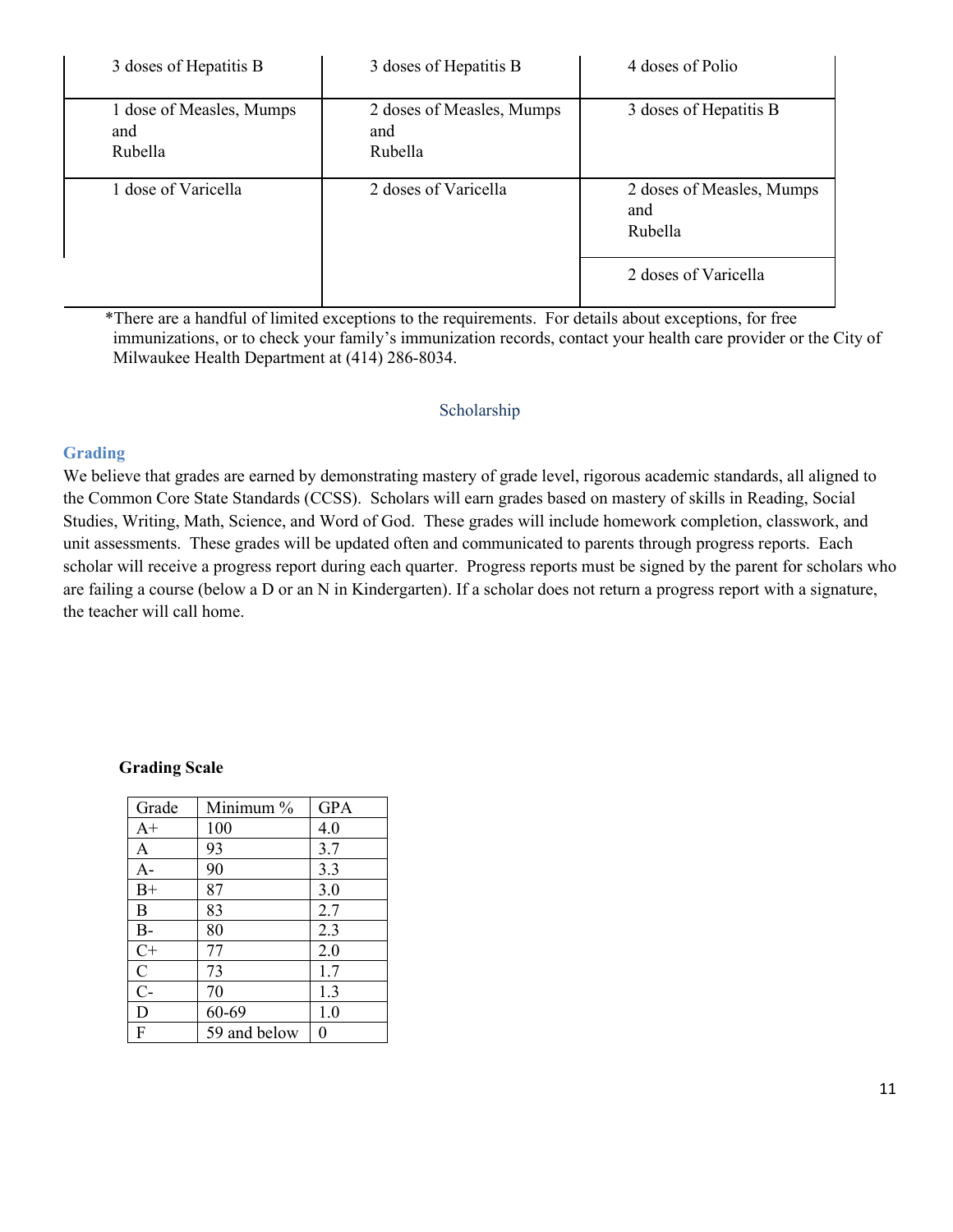#### **Parent/Teacher Conferences Overview and Expectations**

Parent/Teacher conferences are a crucial component of our educational program. Parents are expected to attend conferences after the conclusion of each quarter, either in person or virtually.

Quarter 1: October 27 & 28th, 2021 Ouarter 2: TBD Quarter 3: TBD

Our preference is that all conferences are done in person with a family member. This is your opportunity to pick up your child's report card and data report. This can only happen in person. Report cards are sent home only on the last day of school.

Each Lead Teacher is responsible for scheduling conferences with families on the school provided schedule. We will do whatever it takes to ensure 100% of our families have a conference every quarter. If for any reason a family member cannot attend a scheduled conference, please set up a time outside of conferences and outside of instructional minutes of the school day (before school, after school, during teacher prep periods) to have the conference. Requesting a conference outside of the scheduled day must occur prior to the scheduled conferences.

#### **Promotional Standards**

HOPE has high standards for promotion. Scholars must earn their promotion to the next grade level by demonstrating mastery of the rigorous grade-level standards. A number of scholars may take additional years to master the full HOPE Schools curriculum in order to be prepared for the honors track at our high school. Promotion decisions will be based on teachers' recommendations, a student's grades, standardized test scores, homework completion record, and other measures.

**Academic Standards:** For promotion to the next grade, scholars must earn a final grade of C or above (70% or higher) in Reading, Writing, Math, and Science.

**Standardized Testing:** Decisions to promote or retain scholars will also be based on their scores on the MAP test. In order to be promoted, scholars must earn a minimum grade-level score in Reading and Math on the MAP test or demonstrating at least one-year of growth. Scholars who have earned scores that demonstrate less than one-year of growth in Reading or Math will be promoted only at the discretion of the principal. Consideration for promotion for those scholars demonstrating less than one-year of growth will be based on the following criteria:

- Earned mastery scores of 80% or above in Reading and Math
- Strong character (no repeated or extreme discipline issues)
- An average of 95% homework completion

The principal reserves the right to request that a student repeat a grade level for lack of organization and/or lack of maturity.

**Community Service:** Scholars will be required to complete 20 community service hours. In order to develop our scholars into serving leaders, scholars will participate in service projects throughout the year benefitting others outside of school. Projects include making holiday cards for people in nursing homes, food drives, Operation Christmas Child or field clean-up, etc.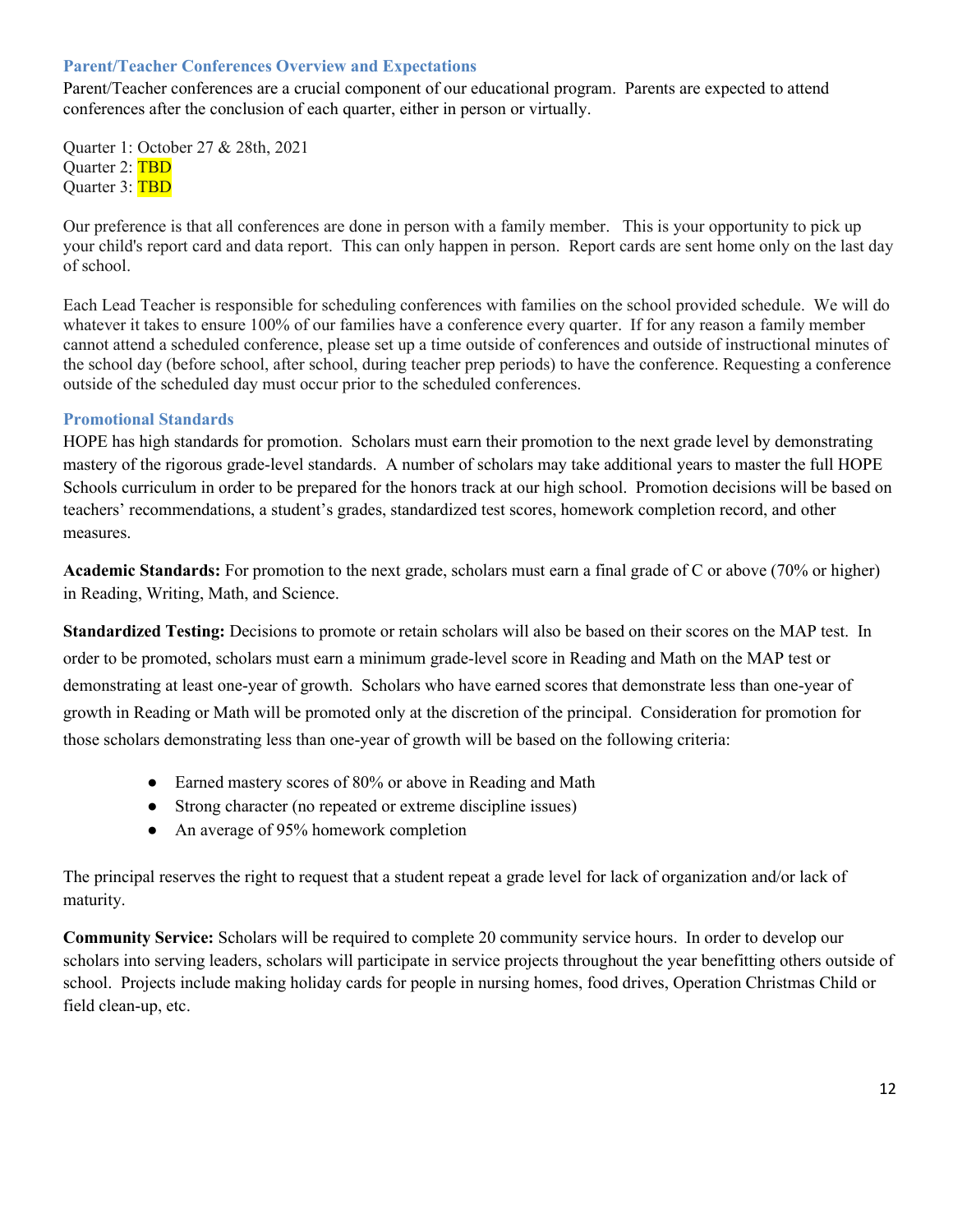#### **Standardized Testing**

HOPE administers the MAP test three times per year, the STEP Reading Assessment 4 times a year, and other assessments in order to: 1) provide teachers and families with data about their scholar to effectively differentiate instruction to meet all student needs and to 2) effectively assess the academic achievement of each child. Individual student scores from each assessment will be communicated to families.

# **Transfer of Credits**

HOPE Christian School: Caritas does not use a system of credits. Students will be admitted into their grade level based on the last recorded grade level on their previous school's report card. We will share and ask for scholar's entire record, including behavior, academic, and attendance. ,Schools reserve the right to promote or retain a scholar based upon their cumulative record.

## **Cheating/Plagiarism**

Cheating is a serious offense and is grounds for receiving an out-of-school suspension. If a student copies another student's work, or if a student gives another student his/her work, it is considered cheating.

Plagiarism involves the stealing of someone else's ideas or words and using them as one's own, or the imitation of the language, ideas, and/or thoughts of another author (or person) and representation of them as one's original work.

The first time this offense happens in a class, the teacher will notify parents/guardians, the Dean of Students, and the Principal. The student will lose all of their dollars for the day and receive a suspension. If a student cheats or plagiarizes a second time, the matter will require a conference with the student, parent/guardian, and Principal. Continued cheating and plagiarism are grounds for suspension, retention, or expulsion.

#### Homework

An important way for HOPE scholars to climb the mountain to college is to practice what they have learned at school by completing homework. Homework establishes solid, individual study habits and helps scholars maximize their learning potential inside and outside of the classroom. Homework also serves as a quick indicator to teachers to either re-teach the skills from that day or move on. Thorough, neat, accurate, and carefully completed homework is the expectation. It must be turned in on time in order to be accepted as completed homework.

Every class will be given nightly reading homework. Additional work included in a homework packet depends on the skills the classes are working on at the time. **We will determine homework completion percentages by class based on the completion of daily homework. Daily homework can include:**

- **Zearn/Lexia/IXL completion of lessons**
- **Subject-Specific Worksheets**
- **Spelling & Writing Practice**
- **ELA Homework or Read Aloud Skill Practice Worksheet**
- **Individualized Skill Packets based on MAP/STEP level**

Homework is assigned on a daily basis. Approximate time for completion will range as follows:

- K4/K5: **15-30 minutes**
- 1st, 2nd, & 3rd: **30-45 minutes**
- 4th & 5th: **45-60 minutes**
- 6th, 7th, & 8th: **up 90 minutes**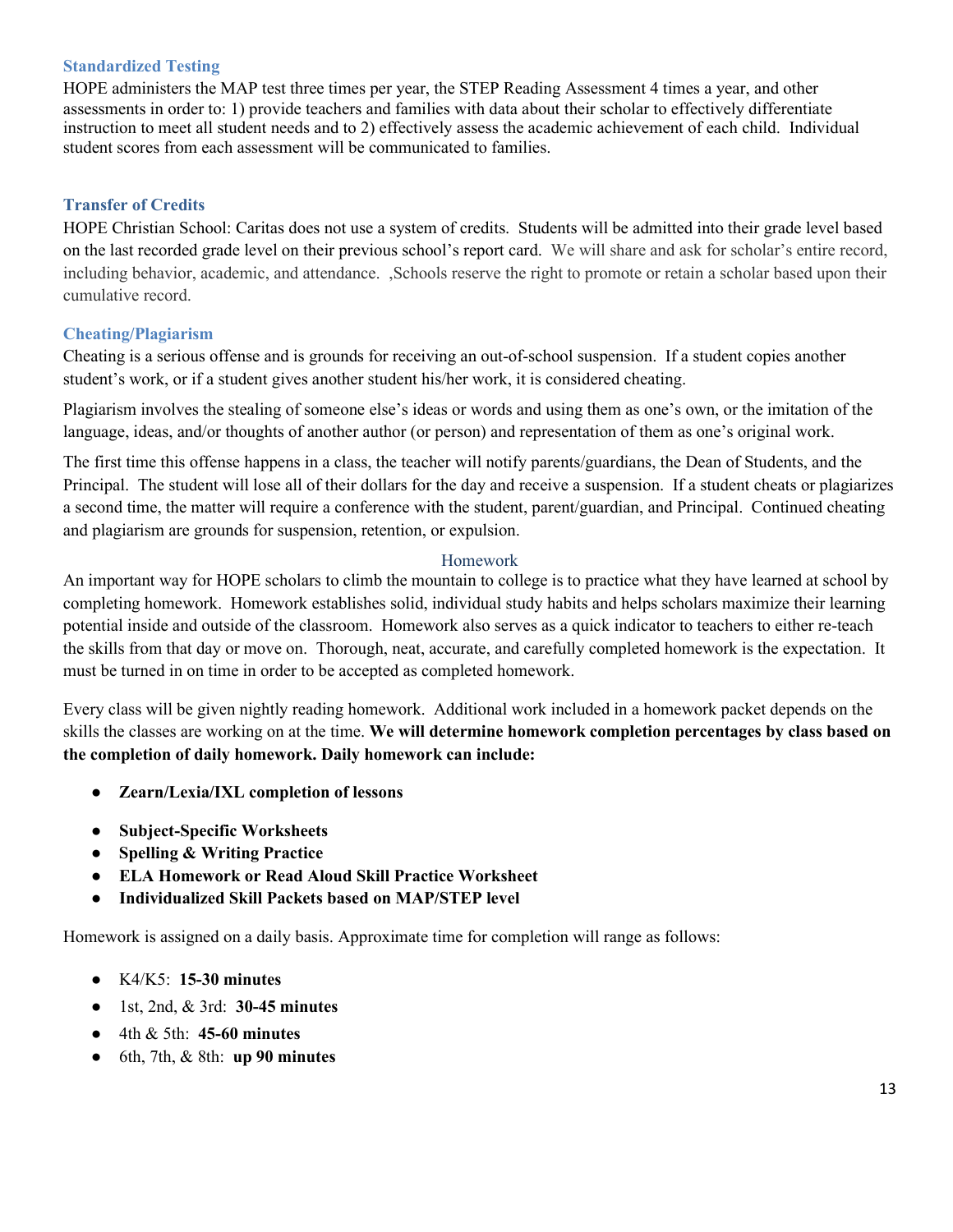We encourage parents/guardians to provide a quiet place for study so that scholars may learn good study habits and complete their homework with minimal interruptions.

Repeated failure to complete homework assignments thoroughly and not returning completed homework to school when it is due may result in an in-school suspension.

# **Missing/Incomplete Work**

**Incomplete Homework:** Work that is incomplete or done without adequate effort will not be accepted because scholars have access to teachers and are provided with their teacher's phone numbers to ask additional questions. Work is considered incomplete if more than one problem/question is incomplete or if the assignment is illegible, torn or mistreated (at the discretion of the teacher and TA).

# **Consequences for missing/incomplete homework:**

- It is important to emphasize to scholars the benefits and need for completing homework.
	- o Scholars with missing or incomplete homework will miss their recesses the day the homework is missing in order to complete the missing or incomplete homework assignments. The homework will be completed during this time, but may not be calculated as a part of the homework percentage because it is late. K5-4th will sit on the fence to complete homework and 5th-8th will be required to complete it during a designated time.
	- o Teachers will notify families about missing work via phone call/Dojo message/text message
	- o Scholars will lose points for late assignments

**Absent Work**: Scholars have the same amount of days they are absent to make-up work they missed during their absence. For example, if a student is absent for two days, he/she has two days to make up any work he/she missed.

# **Supplies**

- There is school supply fee of \$25 per family. This fee helps to off-set rising costs of supplies.
- Scholars are provided all necessary supplies for the school year.
- Scholars are responsible for all of their materials for the entire school year. We are fostering an environment of responsibility. Supplies that are provided should last throughout the school year.
- If a scholar loses or defaces a book of any kind, the student/family is responsible for paying the cost to replace the textbook. Textbooks cost between \$25 and \$75.
- If a scholar defaces any materials/supplies, they may lose their materials and be charged for the cost of the item.
- If a scholar needs to replace any school materials, the scholar must discuss the issue with the classroom teacher at an appropriate time.

Students will need supplies at home to complete their homework, such as a dictionary, crayons, markers, a ruler, scissors, pencils, pens, erasers, glue, and a compass. If for any reason these supplies are not accessible at home, please contact your child's teacher to discuss how we can support your child's ability to complete his/her homework. Students are responsible for keeping their textbooks in the condition in which they received them and must return books at the end of the unit or school year.

# **Visitors**

All visitors must sign in at the main office with the Office Manager and obtain a visitor's pass before entering the building. This is for the safety of all students and staff in the building. Due to COVID-19, visitors may not be allowed to enter the building beyond the main office/welcome window.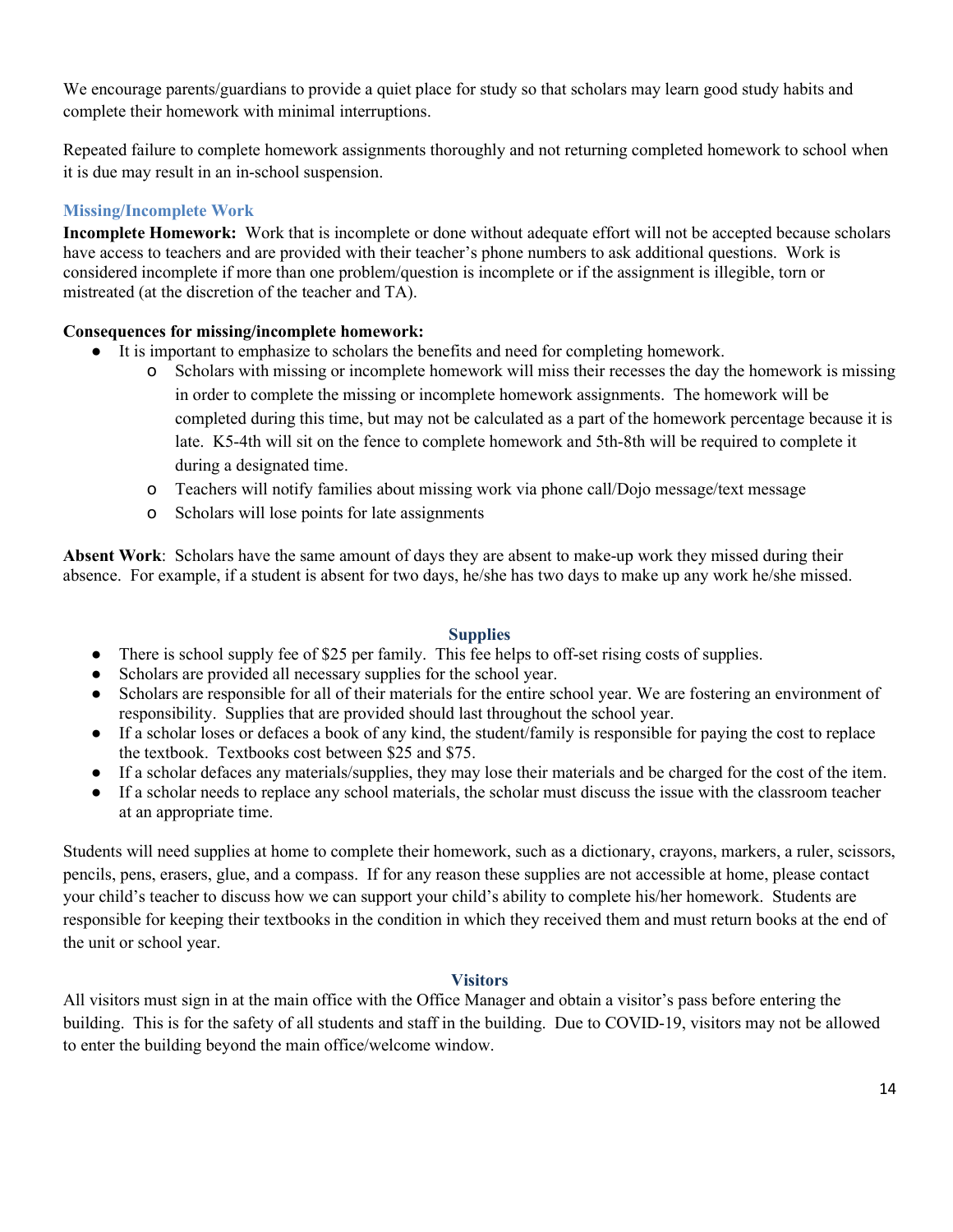All visitors to HOPE Caritas must state the purpose of their visit outside on the intercom in order to gain entry into the building. If the Office Manager feels in any way unsafe allowing the visitor to enter the building, entry will be denied. All staff members reserve the right to refuse entry to the building for any reason.

Visitors are not permitted to bring snacks or food of any kind with them to the school, unless dropping off a healthy lunch for their child.

Lunch

Before lunch, scholars and staff will say the Common Table Prayer together. "Come Lord Jesus, be our guest, and let these gifts to us be blessed. Amen."

HOPE Caritas is an "offer" school, meaning scholars have some choice in what they will eat for lunch. The guidelines are always to take a fruit or vegetable, as well as a grain and protein. We work to ensure our scholars eat healthy and are happy with their lunch. Families will receive lunch menus in advance; parents should have conversations with their scholars about choosing menu items with an emphasis on trying new things.

# **WELLNESS POLICY: FOOD ITEMS**

Beverages

- Allowed: water; fruit and vegetable juices and fruit-based drinks that contain at least 50% fruit juice; milk; soymilk; sports drinks.
- Not allowed: soda; iced tea; fruit-based drinks that contain less than 50% real fruit juice; energy drinks; beverages containing caffeine.

#### **Portion sizes of foods sent in bag lunches or for snacks**

- Two ounces for chips, fries, crackers, popcorn, cereal, trail mix, nuts, seeds, dried fruit, or jerky; One ounce for cookies; single serving
- Two ounces for cereal bars, granola bars, pastries, muffins, doughnuts, bagels, and other bakery items; single serving

# **Fast Food Lunches**

We discourage the bringing of fast food to students for lunch. If this does occur on an emergency or special occasion, please choose healthier options such as sub sandwiches. Above guidelines for soda and portion sizes apply to lunches brought in.

| K <sub>5</sub> | 10:30-11:00 AM    |
|----------------|-------------------|
| 1ST            | 11:00-11:25 AM    |
| 2ND            | 11:25 AM-11:50 PM |
| 3RD            | 11:50-12:15 AM    |
| 5TH AND 6TH    | 12:15-12:40 PM    |
| 7TH & 8TH      | 12:40-1:05 PM     |
| 4TH            | $1:05-1:30$ PM    |
|                |                   |

# **Daily Lunch Schedule Sample- Monday through Friday**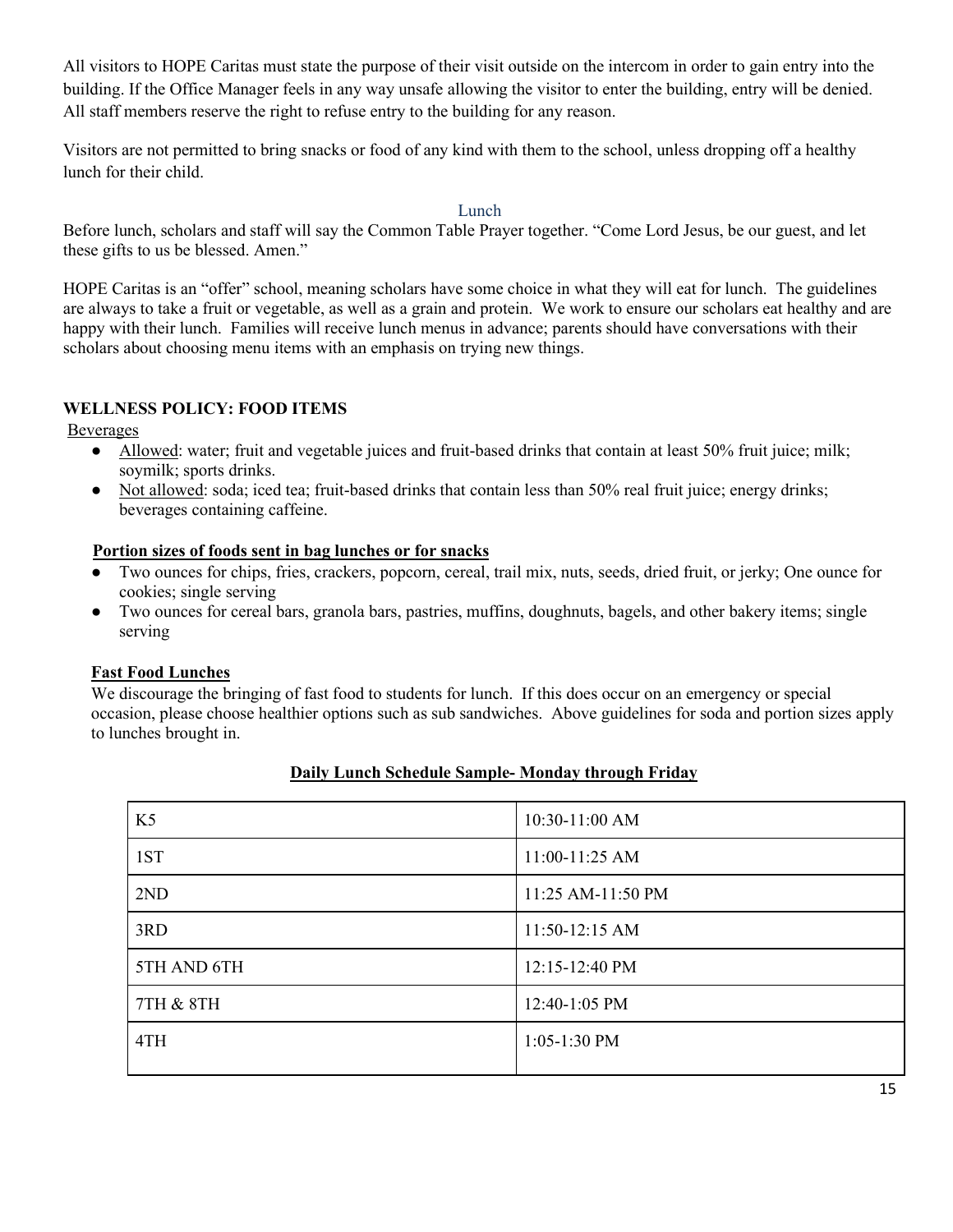#### **Birthday Celebrations**

**Treats are permitted from families and teachers.** Teacher must be notified at least one day in advance by note or phone call. Below is a list of birthday celebration ideas.

- Snacks (Nutritional snacks are encouraged. Follow above guidelines.) Please arrive with appropriate supplies (napkins, plates, silverware, etc.). Bookmarks, pencils, trinket bags.
- Donate a book to the child's classroom in their name. Parent is welcome to read the book to the class.

## **Fieldtrips**

- Fieldtrips need to be academic in nature and must support the curriculum.
- Teachers will communicate the requirements for the fieldtrip with families such as special clothing or items needed, the reason for the trip, the date, and the time.
- Prior to leaving for the field trip, teachers will explain to scholars they represent our school, their family, and our Lord. They will also explain consequences for negative behavior.
- Bag lunches will be provided if necessary.
- Scholars must greet the bus driver and thank the driver for transporting them to and from their destination.
- When leaving the fieldtrip site or bus, remind scholars to check their area and to leave everything nicer than when they arrived.
- Chaperones are required to read, agree to, and sign the chaperone guidelines and complete a background check.

#### Recess

#### **Outdoor Recess:**

Will occur everyday for students in K4 - 4th grades. Outdoor recess will be held indoors when the outside temperature reaches 18 degrees fahrenheit or below.

## CELL PHONES/ELECTRONICS

Cell Phones may be brought to school, but must be turned off and put away from 8:40 a.m.-3:40 p.m. If a student is seen with a cell phone during the day or the cell phone rings during the day, the cell phone will be confiscated and a parent must pick up the phone at the end of the day. If a student is caught using a phone in any manner during the day (talking, texting, playing games, listening to music, taking pictures, or use in any other manner), the phone will be confiscated for a week.

Scholars may not receive incoming or make any outgoing phone calls or texts at any time. The office manager will relay messages to scholars in the case of an emergency. The office manager will call in the case of a serious illness that requires the child to go home for the day or in rare cases where there is a change in transportation plans.

If a student's cell phone is out, whether in use or not, it will be taken away by the teacher and given to the Principal. Parent must come in to pick it up.

# **PROHIBITED MATERIALS**

Students are not allowed to bring the following items to school. If items are brought to school, further consequences will be determined by the Dean of Students.

\*Weapons or toy guns/knives, lighters, tobacco products , any illegal substance, fidget spinners, gum, soda or candy; trading cards; toys; video games; makeup (lip gloss/glitter); perfume; cologne; electronic game devices (i.e. PSP) or MP3 players, IPods, Ipads, tablets, glass bottles.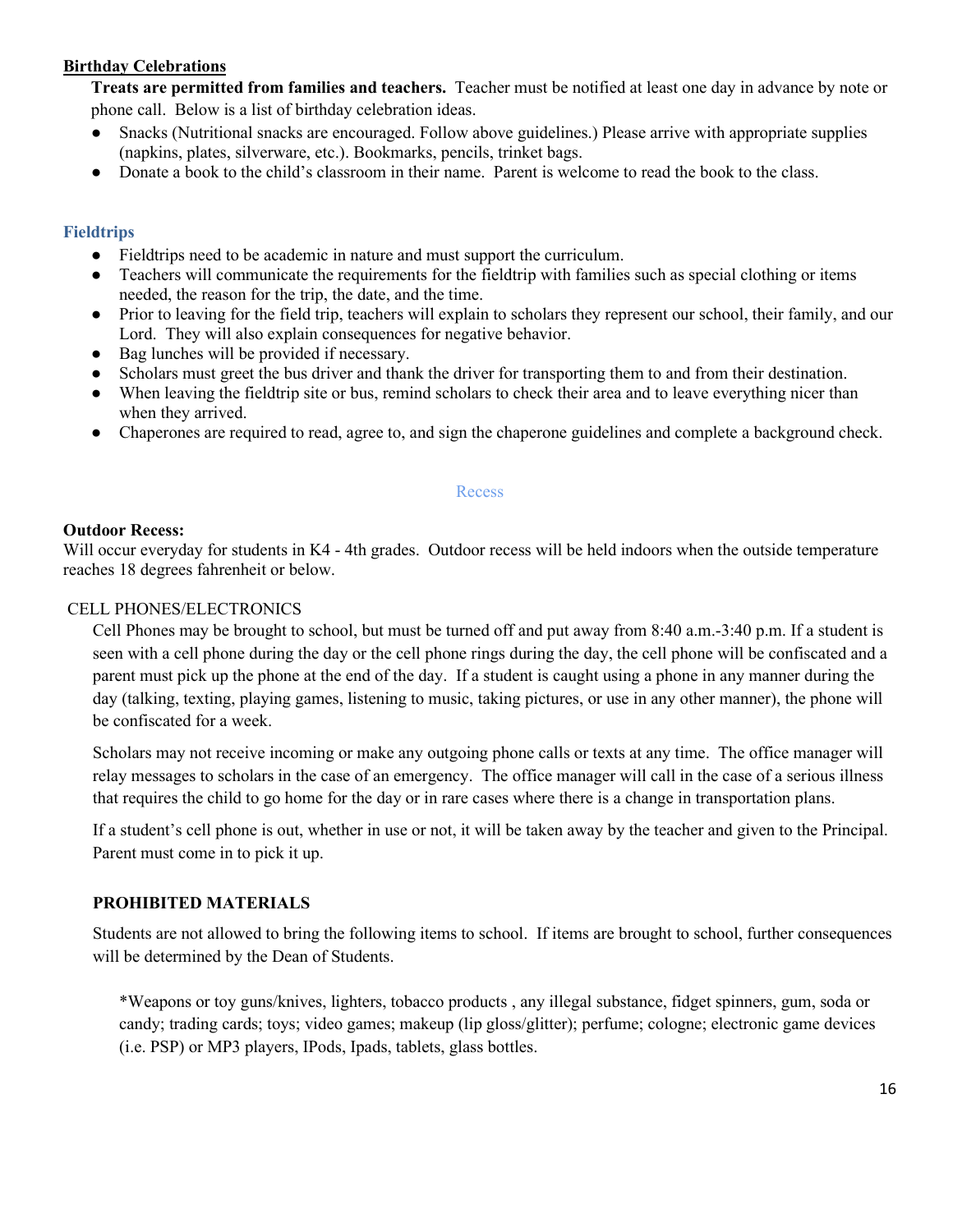Any of the above items brought to school will be confiscated and either discarded or kept until a parent comes to claim them. The above list describes the main items students bring, administrative discretion will be used on items not listed above which distract from the learning environment.

## **BEHAVIOR MANAGEMENT**

#### **General requirements**

The school is committed to maintaining a favorable academic atmosphere. Teachers are expected to create a positive learning climate for students in their classrooms and to maintain proper order. Students are expected to behave in the classroom in such a manner that allows teachers to effectively carry out their lesson plans and students to participate in classroom learning activities. Both in and outside of class, students are expected to behave in a safe, orderly, and non-offensive fashion. Students who fail to correct their behavior, or repeatedly engage in similar misconduct will be subjected to Caritas disciplinary referral. Students are also expected to abide by the Code of Conduct, directives by staff, and all rules of behavior whether governed by school, city, county, state or nation.

The entire staff at Caritas is responsible for monitoring student behavior. Students, in turn, are expected to comply with staff directives. Staff members who encounter misconduct outside of class are expected to direct the students involved to correct their behavior. Students who display negative or undesirable behaviors will be subject to disciplinary measures.

## **Disciplinary Referrals (Behavior Incidents)**

Disciplinary referrals are made by staff or administrators when a student violates the Code of Conduct, any school rule or directive, or repeatedly disregards school rules or directives. Such conduct can occur on school grounds, at a school sponsored event or activity, or away from school that affects other Caritas students or other members of the broader school community.

Given a disciplinary referral, the administrator will meet with the student involved to address the situation and to assess corresponding consequences deemed most appropriate. In making this determination, the administrator may consult with the referring staff member. The following consequences, in no particular order and depending on the severity of the offense, may be applied:

- 1. Apology student acknowledges wrongdoing, extends appropriate apology, and commits to refraining from like behavior in the future.
- 2. Detentions all detentions must be served by an assigned date. Failure to do so will result in an in-school suspension.
- 3. Restitution student held responsible for cost of repairing damage to and/or theft of personal or school property.
- 4. In-school suspension.
- 5. Out of school suspension (See "Suspensions")
- 6. Police referral police will investigate the incident and determine if a citation is in order. This determination will then be communicated to all parties involved
- 7. Recommendation for expulsion (See "Expulsions")

Once the decision of consequence is made, the administrator will contact the student's parents by phone or in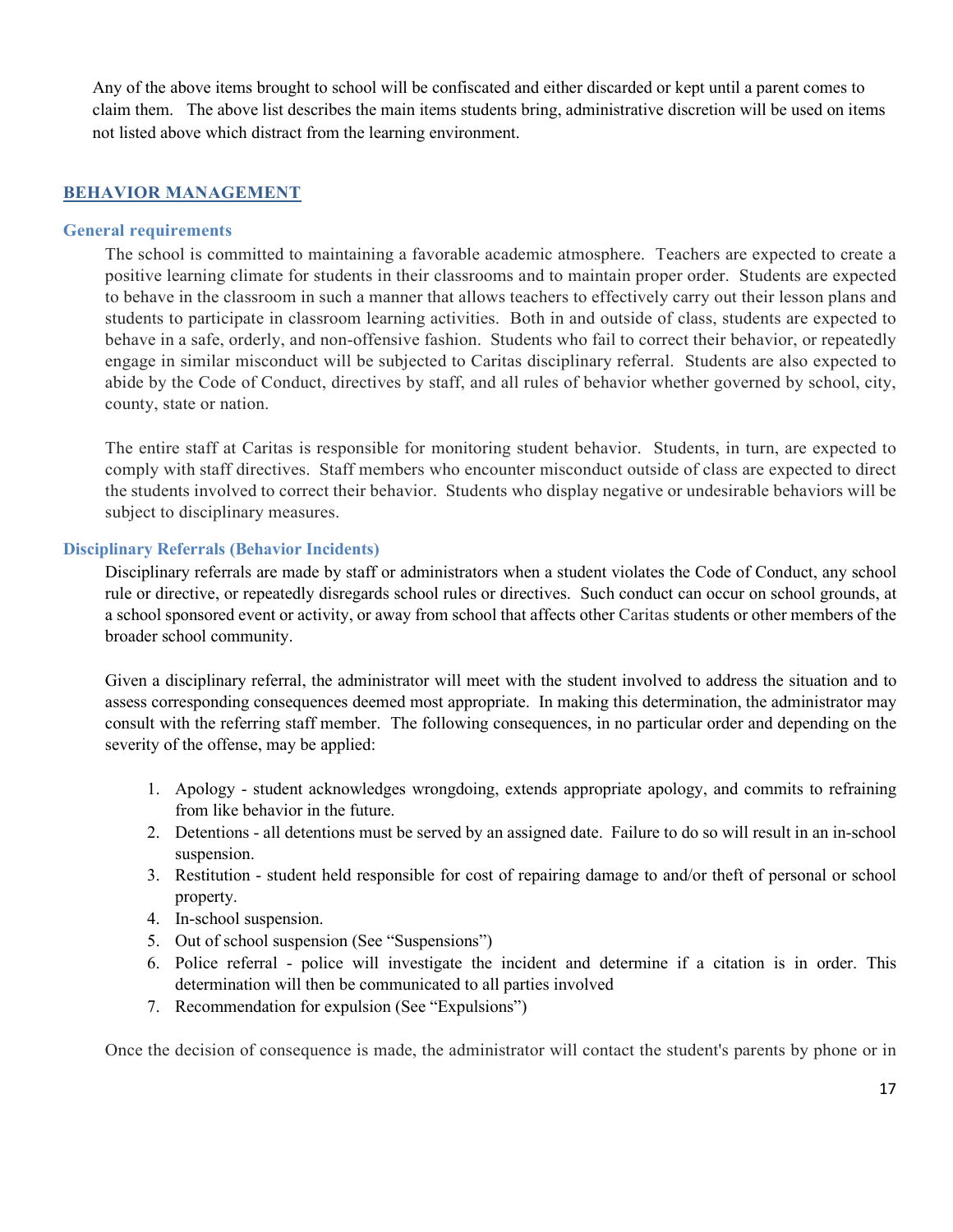person to make them aware of the incident and corresponding consequence. Other than for out of school suspensions or expulsions, there is no further process.

#### **Out of School Suspensions**

School administration has the authority to suspend a student out of school for a period of up to five school days.

#### **Reasons justifying out of school suspensions.**

Out of school suspensions are reserved for students who:

- 1. Disobey school rules or the Code of Conduct;
- 2. Convey any threat or false information concerning an attempt or alleged attempt being made or to be made to destroy school property by explosives or other means;
- 3. Engage in conduct while at school, or under the supervision of a school authority, which endangers the property, health or safety of others;
- 4. Engage in conduct while not at school, or while not under the supervision of Caritas, which endangers the property, health or safety of others at school or under the supervision of Caritas or endangers the property, health or safety of any employee or school member (conduct that endangers a person or property includes making a threat to the health or safety of a person or making a threat to damage property); or
- 5. Possess a weapon or firearm while at school or under the supervision of Caritas staff.

#### **Purpose and effect of suspensions**

Suspensions can be used: as a disciplinary consequence; to facilitate the need to investigate an incident; in connection with a recommendation to expel the student; or in an emergency constituting endangerment to health or safety.

If a student is suspended out of school, the student must leave the building and grounds and not return until the suspension is over. When the suspension(s) has been served, a parent or guardian may be required to accompany the student to school to meet with the principal before the student is allowed to attend classes.

#### **Suspension procedure:**

Unless factual considerations and/or exigent or emergency situations provide otherwise, prior to suspending a student, a school administrator or staff member will inform the student of the accusations against him/her and allow the student to relate his/her version of the incident prior to determining whether the student's conduct warrants suspension. An administrator may suspend a student for a maximum period of five (5) school days, or if a notice of expulsion hearing has been set, for not more than a total of fifteen (15) school days, for noncompliance with school rules or regulations. The student will be advised of the reason for the proposed suspension and the parent/guardian of a suspended minor student will receive notice of the suspension and the reason for the suspension.

The suspended student or the student's parent/guardian may, within five (5) school days following the commencement of the suspension, have a conference with the Principal or his/her designee. If the Principal or his/her designee finds that the student was suspended unfairly or unjustly, or that the suspension was inappropriate given the nature of the alleged offense, or that the student suffered undue consequences or penalties as a result of the suspension, any remaining suspension shall be cancelled and reference to the

suspension on the student's school record shall be expunged and, depending on the circumstance, the student may be allowed an opportunity to make up work missed during the period of suspension. Such finding shall be made within fifteen (15) school days of the conference. The Principal's final decision is not appealable.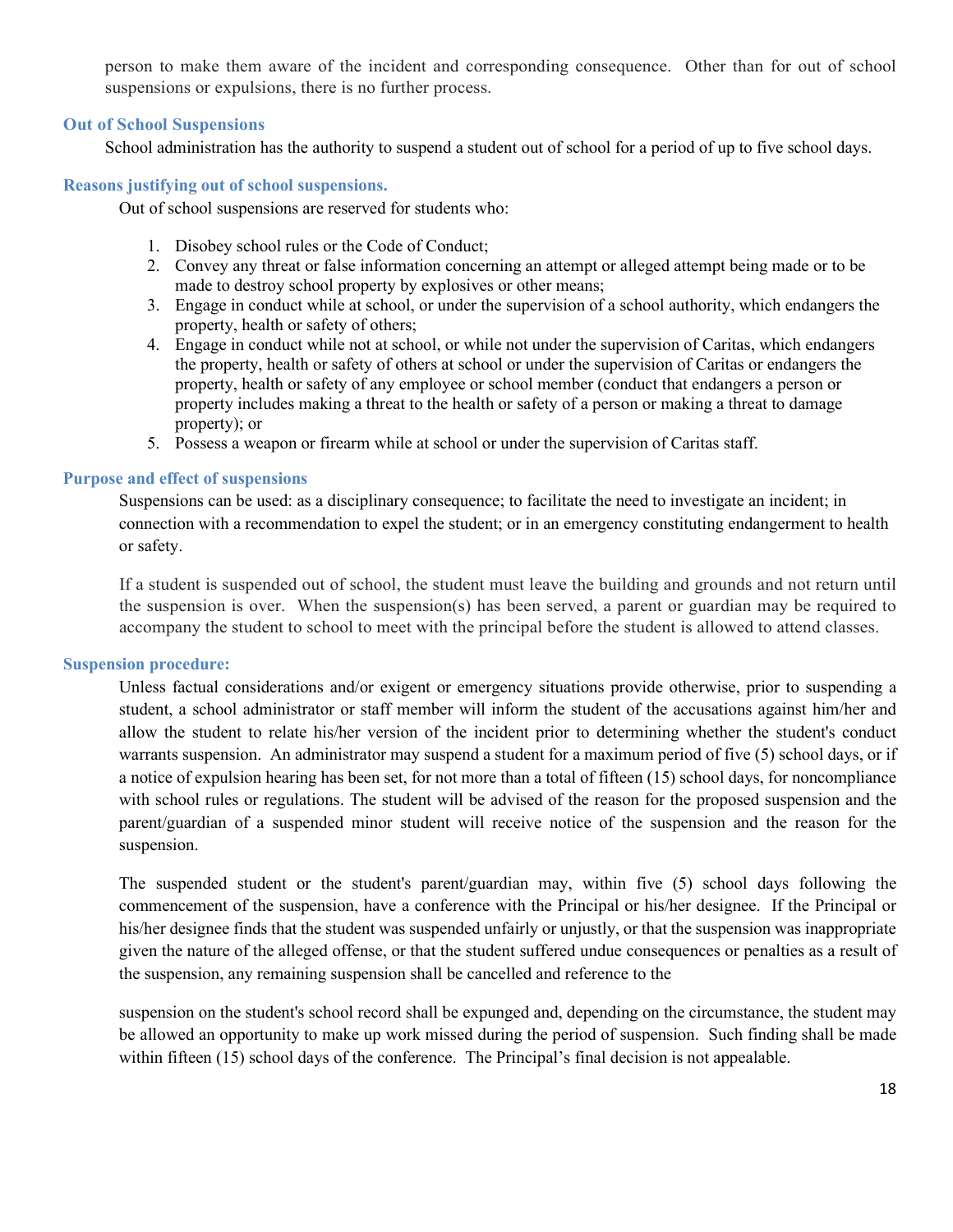## **Expulsions**

## **Reasons justifying expulsion**

School administration has the authority to recommend the expulsion for students who:

- 1. Disobey school rules or the Code of Conduct;
- 2. Convey any threat or false information concerning an attempt or alleged attempt being made or to be made to destroy school property by explosives or other means;
- 3. Engage in conduct while at school, or under the supervision of a school authority, which endangers the property, health or safety of others;
- 4. Engage in conduct while not at school, or while not under the supervision of Caritas, which endangers the property, health or safety of others at school or under the supervision of Caritas, or endangers the property, health or safety of any employee or school member (conduct that endangers a person or property includes making a threat to the health or safety of a person or making a threat to damage property); or
- 5. Possess a weapon at school or under the supervision of Caritas staff.

## **Moreover, students who possess a firearm at school or under the supervision of a school authority shall be expelled for no less than 1 year.**

#### **Expulsion procedure**

If the administration determines that the nature of a student's behavior warrants expulsion, an administrator will notify the student and, if the student is a minor, the student's parent/guardian, of the grounds for which the student is being considered for expulsion and the particulars of the conduct upon which the expulsion hearing is based.

An administrator may suspend a student for a maximum period of fifteen (15) school days if the administrator determines the expulsion is warranted and provides the student, and the parents of the student if the student is a minor, notice of expulsion meeting.

A parent and/or legal guardian must attend an expulsion meeting that may include the student, parent/guardian and members of the school faculty. If the parent/guardian does not attend the expulsion meeting, a written notification of school administration's decision(s) will be sent to the parent/guardian via mail or electronic mail.

Upon the ordering of the expulsion of a student, the school will mail and/or e-mail a copy of the order to the student and, if the student is a minor, the student's parent/guardian.

An expulsion order may be appealed in writing via mail and/or email to the Regional Executive Director within 5 (five) days after the expulsion has been issued. The written appeal should explain the reasons that the parent/guardian/18-year-old student feels the expulsion order should be dismissed. The Regional Executive Director must respond in writing via mail and/or email to the appeal within 5 (five) days from the receipt of the appeal. The Regional Executive Director's decision is final.

#### **Removal from class**

A teacher may remove a student from class for any dangerous, disruptive, or unruly behavior that interferes with the ability of the teacher to teach effectively. This type of behavior includes a violation of the Code of Conduct or school rule including, but not limited to, the following: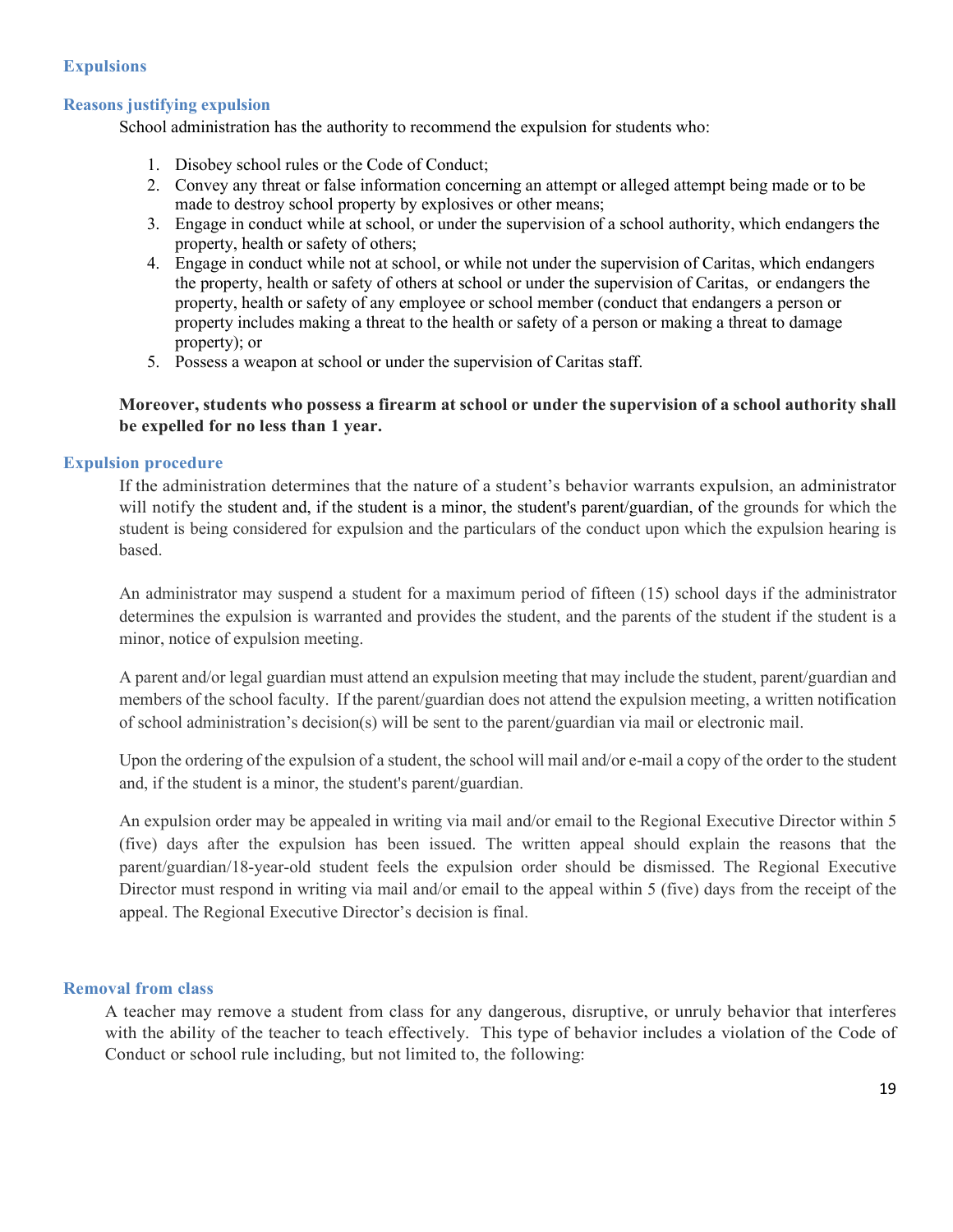- Possession or use of a weapon or other item that might cause bodily harm to persons in the classroom
- Being under the influence of alcohol or other controlled substances or otherwise in violation of the school's student alcohol and other drug policies
- Violation of tobacco/vaping policy
- Behavior that interferes with a person' s work or school performance or creates an intimidating, hostile or offensive classroom environment
- Fighting, taunting, baiting, inciting and/or encouraging a fight
- Pushing or striking a student or staff member
- Obstruction of classroom activities or other intentional action taken to attempt to prevent the teacher from exercising his/her assigned duties
- Interfering with the orderly operation of the classroom by using, threatening to use, or counseling others to use violence, force, coercion, threats, intimidation, fear, or disruptive means
- Dressing or grooming in a manner that presents a danger to health or safety, causes interference with work, or creates classroom disorder
- Restricting another person's freedom to properly utilize classroom facilities or equipment
- Repeated classroom interruptions, confronting staff argumentatively, making loud noises, or refusing to follow directions
- Throwing objects in the classroom
- Repeated disruption or violation of classroom rules
- Excessive or disruptive talking
- Behavior that causes the teacher or other students fear of physical or psychological harm
- Physical confrontations or verbal/physical threats
- Willful damage to school property
- Defiance of authority (willful refusal to follow directions or orders given by the teacher)
- Possession of personal property prohibited by school rules and otherwise disruptive to the teaching and learning of others
- Repeated use of profanity

When a student is removed from class, the teacher shall send the student to the building principal or designee and inform the principal or designee of the reasons for the student's removal from class. The student shall also be informed of the reasons for the removal from class and be given an opportunity to present his/her version of the situation. The principal or designee shall review the situation and make a placement decision regarding the student in accordance with school policy. Parents/guardians shall be notified of the student's removal from class in accordance with established procedures.

# **BEHAVIORAL EXPECTATIONS, RIGHTS AND RESPONSIBILITIES OF STUDENTS**

#### **Drug, Alcohol, Tobacco and Vaping Use Offenses**

The School recognizes that the misuse of drugs is a serious problem with legal, physical, and social implications for the entire school community. Caritas prohibits the use, possession, concealment, or distribution of any drug and any drug-paraphernalia at any time on school property or at any school-related event.

For purposes of this policy, "drugs" shall mean: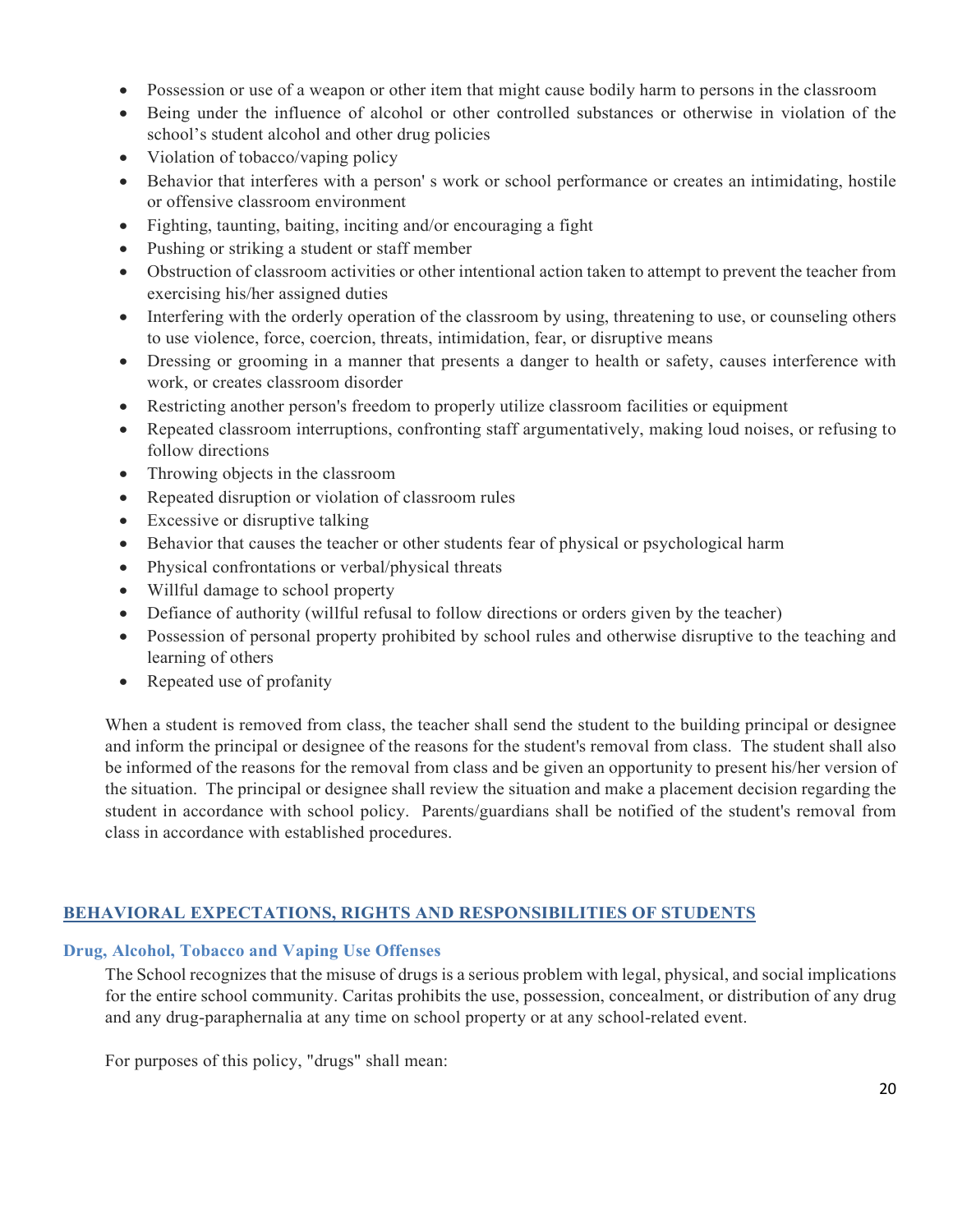- all controlled substances as so designated and prohibited by Wisconsin statute;
- all chemicals which release toxic vapors;
- all alcoholic beverages;
- any prescription or patent drug, except those for which permission to use in school has been g ranted pursuant to school policy;
- "look-alikes";
- anabolic steroids; and
- any other illegal substance so designated and prohibited by law.

Alcohol and other drug offenses are cumulative at all times during the enrollment of a student at Caritas. The school establishes the following guidelines with regard to education, assistance, support, and discipline of students engaged in alcohol and illegal drug use. "Use" means a student has taken or is observed taking internally by ingestion, injection, inhalation, or other means, alcohol or other illegal drugs detectable by the student's physical appearance, actions, breath or speech.

A drug or alcohol offense will be enacted upon a reasonable determination by an administrator that a student is engaged in any of the following behaviors:

- attending school or any school-related activity after using alcohol or other illegal drugs; or is in the possession of substances which are represented as alcohol or other illegal drugs on school property or at school related activities.
- is in possession of drug related paraphernalia.

The following disciplinary action may be taken at the discretion of the principal:

- The principal or his/her designee will immediately notify the student's parent(s) or legal guardian(s); and
- The principal or his/her designee will refer the matter to the appropriate law enforcement agency; and
- If a first offense, the student will be suspended, out of school, for three days; or, if a second offense, the student will be recommended for expulsion.

In an instance in which students are on school premises, at school-sponsored or related activities or events, or in a school-operated vehicle while traveling to or from such activities or events and are found to be in:

- possession or use of alcohol or other illegal drugs/substances; or
- sale or distribution of drug-related paraphernalia.
- sale or distribution of substances that are represented as alcohol or any illegal drug; or possession of illegal drugs or any substances represented to be a drug with the intent to sell, distribute, or give away.

The following disciplinary action may be taken at the discretion of the principal:

- The student shall be suspended for five days from school attendance.
- Upon suspending a student for a violation of the preceding activities, the principal will initiate expulsion procedures.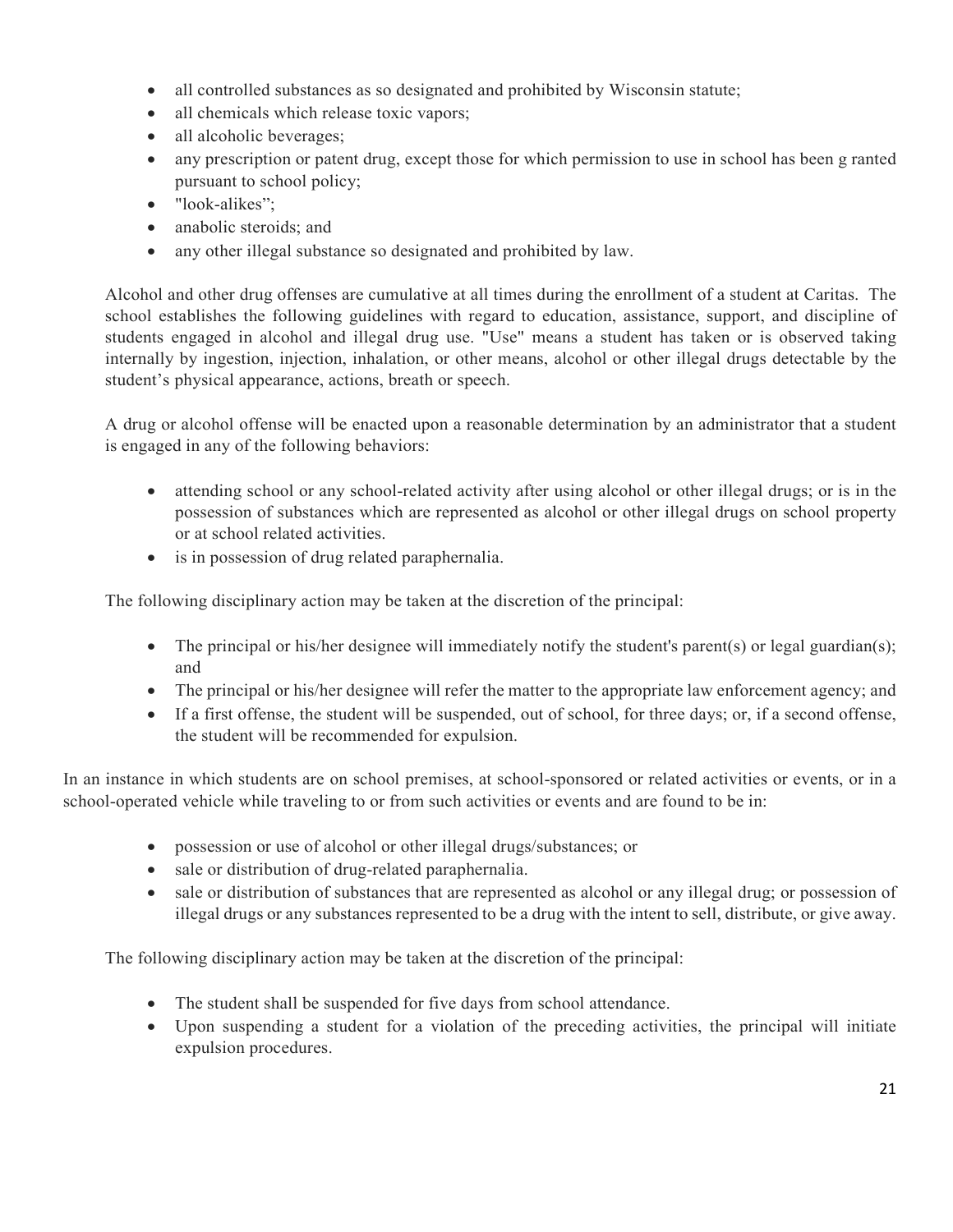\*\*NOTE: When the principal initiates an expulsion hearing, this does not mean that the student is automatically expelled.

The use of all tobacco or vaping products while on school property or property under the jurisdiction of the school as well as at all school-sponsored activities off school premises is prohibited for all people. No student may possess or use tobacco or vaping products on school property or property under the jurisdiction of school as well as at all school sponsored activities off school premises. For purposes of this policy, "use of tobacco" means to chew or maintain any substance containing tobacco, including smokeless tobacco, in the mouth to derive the effects of tobacco, as well as all uses of tobacco, including cigars, cigarettes, pipe tobacco, chewing tobacco, snuff, any other matter or substances that contain tobacco, in addition to papers used to roll cigarettes and/or the smoking of electronic, "vapor," or other substitute forms of cigarettes, clove cigarettes and any other lighted smoking devices for burning tobacco or any other substance.

Students who violate this policy may be required to serve a one-day suspension from school for the first offense, a two-day suspension from school for second offense, a three-day suspension for third offense, and a four-day suspension from school for fourth offense. Subsequent violations of this policy may result in a recommendation for expulsion from school.

#### **Harassment**

No student of the school shall be subject to sexual, verbal, or any other type harassment.

Harassment means behavior toward a student or group of students based, in whole or in part, on their sex, race, color, religion, national origin, ancestry, creed, pregnancy, marital or parental status, sexual orientation or physical, mental, emotional or learning disability or any other characteristic protected under State, Federal, or local law, which substantially interferes with the student's school or academic performance or creates an intimidating, hostile, or offensive school environment. Harassment may occur student-to-student, student-tostaff, or staff-to-student. Examples of conduct that may constitute harassment includes: graffiti, notes, or cartoons containing offensive language; name calling, jokes, slurs, negative stereotypes, or rumors; threatening or intimidating conduct or hostile acts directed at another; written or graphic material containing comments or stereotypes which is posted or circulated and which is aimed at degrading individuals or members of protected classes, a physical act of aggression or assault upon another.

Sexual harassment deserves special mention. Sexual harassment consists of unwelcome sexual advances, requests for sexual favors, sexually motivated physical conduct or other verbal or physical conduct or communication of a sexual nature when submission to that conduct or communication is made a term or condition, either explicitly or implicitly, of obtaining an education or that conduct or communication has the purpose or effect of interfering with an individual's education, or creating an intimidating, hostile, or offensive educational environment. A personal relationship between staff and students is not permissible in any form or under any circumstances, in or out of the workplace, in that it interferes with the educational process and may involve elements of coercion by reason of the relative status of a staff member to a student.

Harassment of any type must be reported promptly to the building principal or the dean of students. Students harassing others will be subject to suspension. Involved students may be referred to proper local and state authorities for further prosecution. The harassment complaint coordinator is the Regional Executive Director

# **Bullying**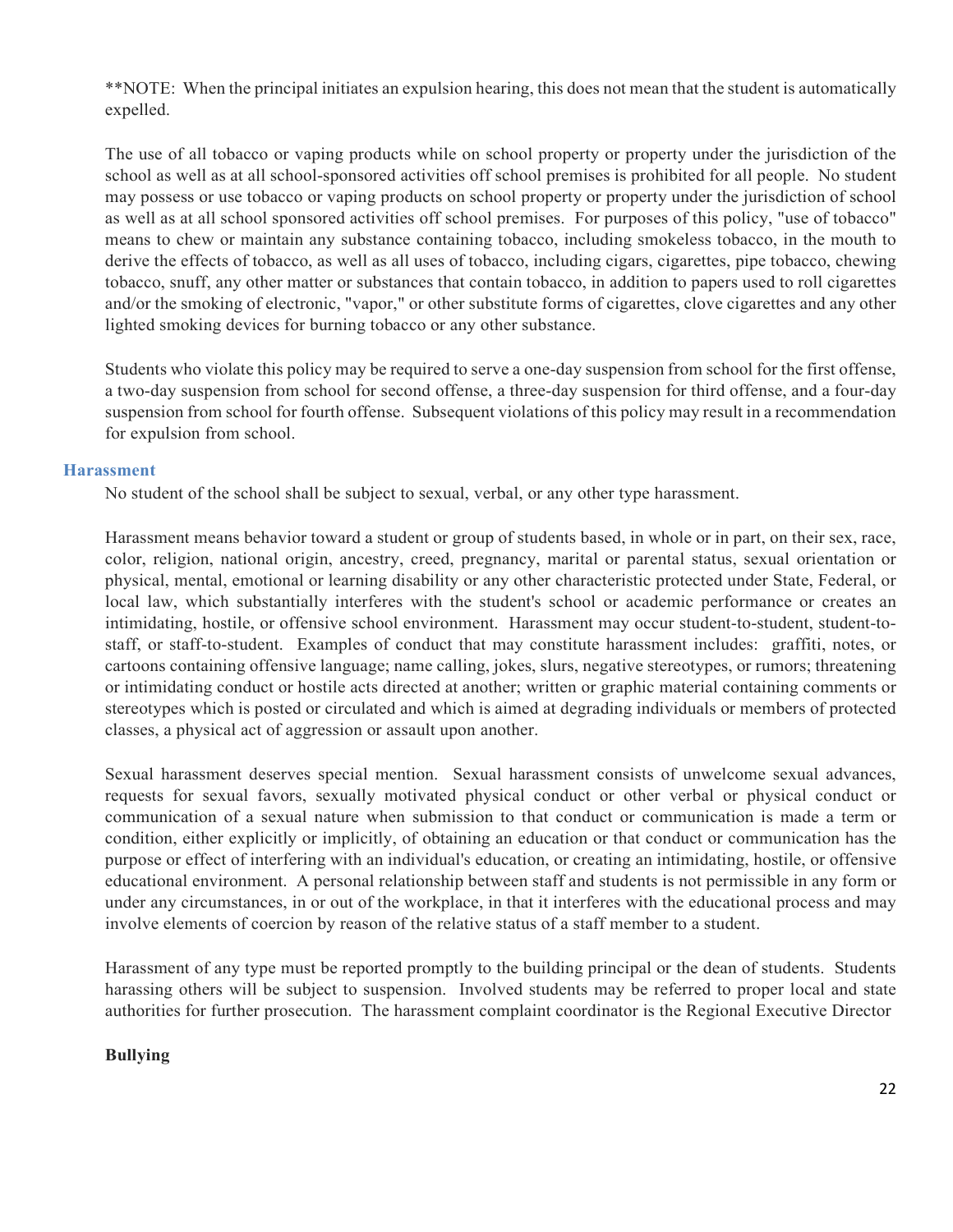# General Principles

HOPE Caritas is committed and dedicated to the task of providing a safe environment for students to attain high academic standards and to promote healthy human relationships. Bullying behavior interferes with the mission of HOPE Caritas and obstructs the school's ability to maintain the safety or welfare of students and staff. Bullying interferes with the students' ability to learn and with the teachers' ability to educate students in a safe environment.

# **Definition**

Bullying is a deliberate or intentional behavior using words or actions, intended to cause fear, humiliation, intimidation, harm, or social exclusion. Bullying may be repeated behavior and involves an imbalance of power. Bullying may be baited by an actual or perceived distinguishing characteristic, such as, but not limited to: age, national origin, race, ethnicity, religion, gender identification, physical attributes, physical or mental ability or disability, and social, economic, or family status.

Bullying behavior can be:

- Physical (assault, hitting, kicking, theft, etc.)
- Verbal (threatening, or intimidation language, name calling, cruel rumors, racist remarks, etc.)
- Indirect (spreading of rumors, social exclusion and isolation, using technology in a harmful manner cyber bullying) Cyber bullying includes, but is not limited to, use of email, instant messaging, text messaging, digital pictures or images, cell phones, or website postings.
- Bullying by proxy (i.e. someone engaging in bullying through another or on behalf of another);
- Between students and students, students and adults, or adults and adults.

# Prohibition

Bullying behavior by an individual student, a group of students, or an adult is prohibited in school, education environments, or school property. Educational environments include, but are not limited to, every activity under school supervision. Bullying and harassment of students or school employees is also prohibited when perpetrated through the use of data or computer software that is accessed through a computer, computer system, computer network, or other electronic means of communication.

# Procedure for Reporting and Investigation of Bullying

Is it the responsibility of all students, school staff, and concerned individuals who observe or become aware of acts of bullying to report these acts confidentially to a member of the school administrative team. HOPE Caritas will act to investigate all complaints of bullying and will take appropriate actions against and student or employee who is found to have violated this policy.

# HOPE Caritas will follow these procedures for handling reports of bullying:

All reports of bullying must be sent to the principal and/or dean of students. If the report is regarding an employee the principal shall investigate and take appropriate action. Parents or guardians of the accused and the accuser shall be notified by the principal and/or the dean of students that a report has been made. The principal and or dean of students will investigate the report and make a finding. If necessary, the principal and/or dean of students will provide appropriate consequences.

Individuals making such reports will be supported and protected against potential retaliation for making such a report. HOPE Caritas will take appropriate action against any student or employee who retaliates against any person who makes a good-faith report of alleged bullying or against any person who testifies, assists, or participates in an investigation or hearing related to such bullying. HOPE Caritas shall keep the complaint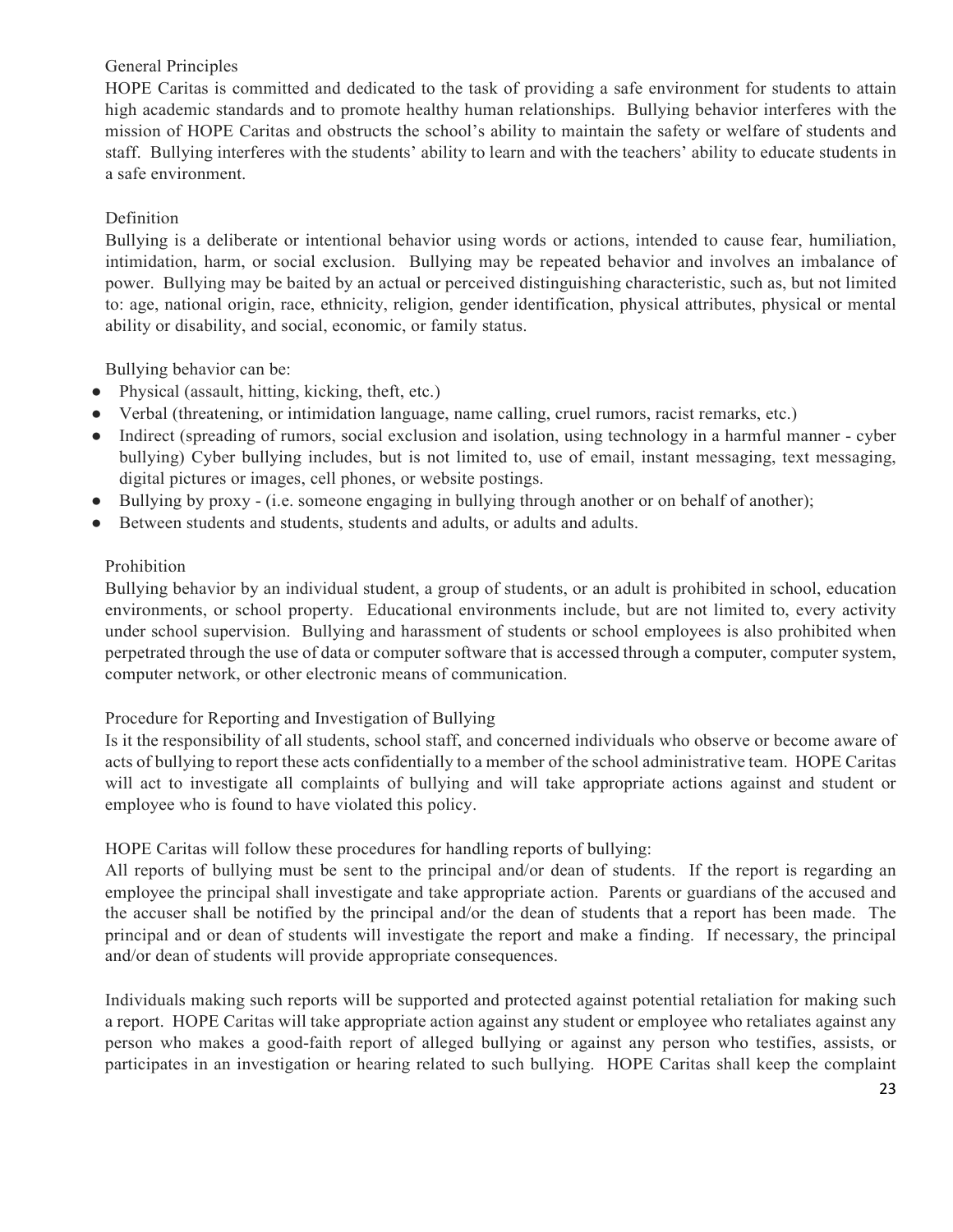confidential for both accused and accuser to the extent permitted by law.

Sanctions and supports

Where it is determined that a student has participated in bullying behavior in violation of the HOPE Caritas policy, disciplinary actions including suspensions, expulsions, and/or referral to law enforcement officials for possible legal action will occur, as appropriate. HOPE Caritas will also take appropriate action against any student or adult who retaliates against any person who reports, testifies, assists, or participates in an investigation or hearing related to such bullying.

Whenever possible, attempts will be made to use disciplinary alternatives for students who engage in bullying or retaliate against a student who reports a bullying incident. HOPE Caritas will make available evidencebased resources and a comprehensive research-based programs to address bullying program support which may include: coaching, training, restorative practices, surveys, and evaluations tools, student skill training, and program implementation support.

Employees found to have participated in bullying behavior or who have been aware that bullying was taking place and failed to report the behavior are considered to be in violation of the policy and may be subject to disciplinary action.

#### **Law Enforcement Investigations/ Questioning/Searches**

Neither Wisconsin nor federal law requires that parents be present for a police investigation or questioning of a student which occurs in the school environment; however, parents will be called at the conclusion of the interview of the student. The school staff will cooperate with law enforcement in the best interests of the student(s) involved and Caritas. Law enforcement authorities shall be permitted to search any area of the school property personally and with trained dogs according to school policy and/or statutes in effect at that time.

#### **Disruptive Behavior**

Behavior that is deemed disruptive or inappropriate and not conducive to the objectives of the school in providing a safe, orderly and educational environment will not be tolerated and subject to disciplinary action by teachers and/or administration. Any student who engages in such behavior may be subject to removal from class. In addition, the student may be subject to disciplinary action in accordance with established school rules.

#### **Fighting**

Students are required to behave in a manner which shows respect towards teachers and students at all times. If a student is involved in a fight for the first time, the principal has the discretion to determine the consequences. The student may be suspended with a mandatory parent conference before being readmitted to school. If the student is involved in a second fighting incident, the student may be suspended for three days with a recommendation for possible expulsion.

#### **Prohibited Items at School**

Items brought to school or on school grounds, functions or events which, in the judgment of the school, are hazardous to the safety of others or serve to disrupt the school in any way are prohibited. Such items include, but are not limited to, toy guns, water pistols, darts, firecrackers, laser pointers, and/or any other look-alike weapons or other items which may inflict injury on a person or property. These will be immediately taken from the student and may be picked up by parent. Appropriate disciplinary action will be taken.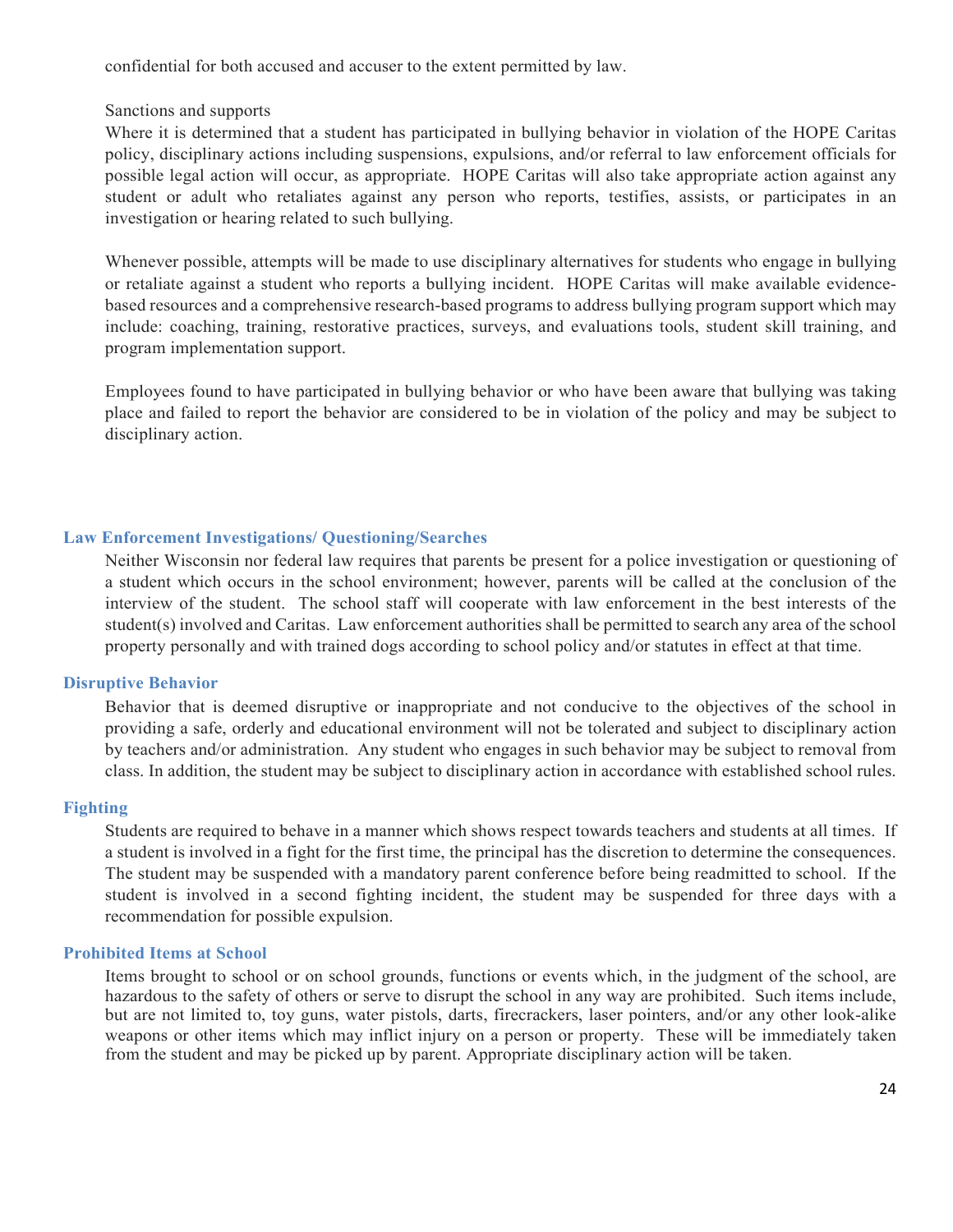#### **Weapons/Firearms**

HOPE Caritas prohibits students from possessing, storing, making, or using a weapon in any setting that is under the control and supervision of the school.

The term "weapon" means any object which, in the manner in which it is used, is intended to be used, or is represented, is capable of inflicting serious bodily harm or property damage, as well as endangering the health and safety of persons. Weapons include, but are not limited to, firearms and guns of any type including air and gas-powered guns, whether loaded or unloaded, knives, razors, clubs, electric weapons, metallic knuckles, martial arts weapons, ammunition and explosives. Disciplinary action will be taken for violations of this policy.

The term "firearm" has the meaning as set forth in 18 U.S.C. Section 921 but shall include antique firearms.

## **Bus Rider Rules/Procedures**

In order to ensure the efficient running of the busing service and safety of all students:

- Bus riders must be at the bus stop ready to board the bus when the bus arrives.
- Do not move to board a bus until it is completely stopped, and the door is open.
- Bus riders should leave their seats only after the bus has come to a complete stop at their bus stop. Students are to remain in their seats at all times while the bus is in motion.
- Any damage to the bus will be paid for by the rider inflicting the damage.
- Conduct on a bus is subject to school rules and is what is expected in a classroom situation. This includes no profane language or disrespect to any bus rider or driver.
- For everyone's safety, bus riders are asked to keep arms and heads inside the bus at all times.
- Riders must listen and follow instructions provided by the bus driver.
- Report any injuries to the bus driver immediately.
- No student recording or photographing with electronic devices or cell phones allowed on the buses.
- To promote the well-being and safety of all riders, there will be no eating or drinking on the bus.
- A bus driver may assign seats.

These rules are not intended to be exhaustive; they only serve as guidelines.

Generally, and depending in the severity of the situation, students who violate the bus rider rules and procedures the first time can expect a conference regarding the violation and what proper conduct is expected while being transported to and from school.

A first-time violation that endangers the safety and well-being of other people on the bus will result in removal from the bus for up to five (5) school days. A second violation of the bus rider rules will result in the student being given administrative detention(s). The third violation will result in administrative detention(s) and/or removal from riding the bus for a minimum of 3 (three) school days. The fourth violation will result in removal for a minimum of 5 (five) school days, and any further violation could result in permanent removal from the bus.

#### **Notes**

- Extreme behaviors and altercations can go straight to a Caritas Final Contract at the discretion of HOPE Caritas.
- K4 and K5 scholars who have multiple write-ups will be required to wear a safety harness at all times. If a parent opts out then a Final Contract will be made at that time.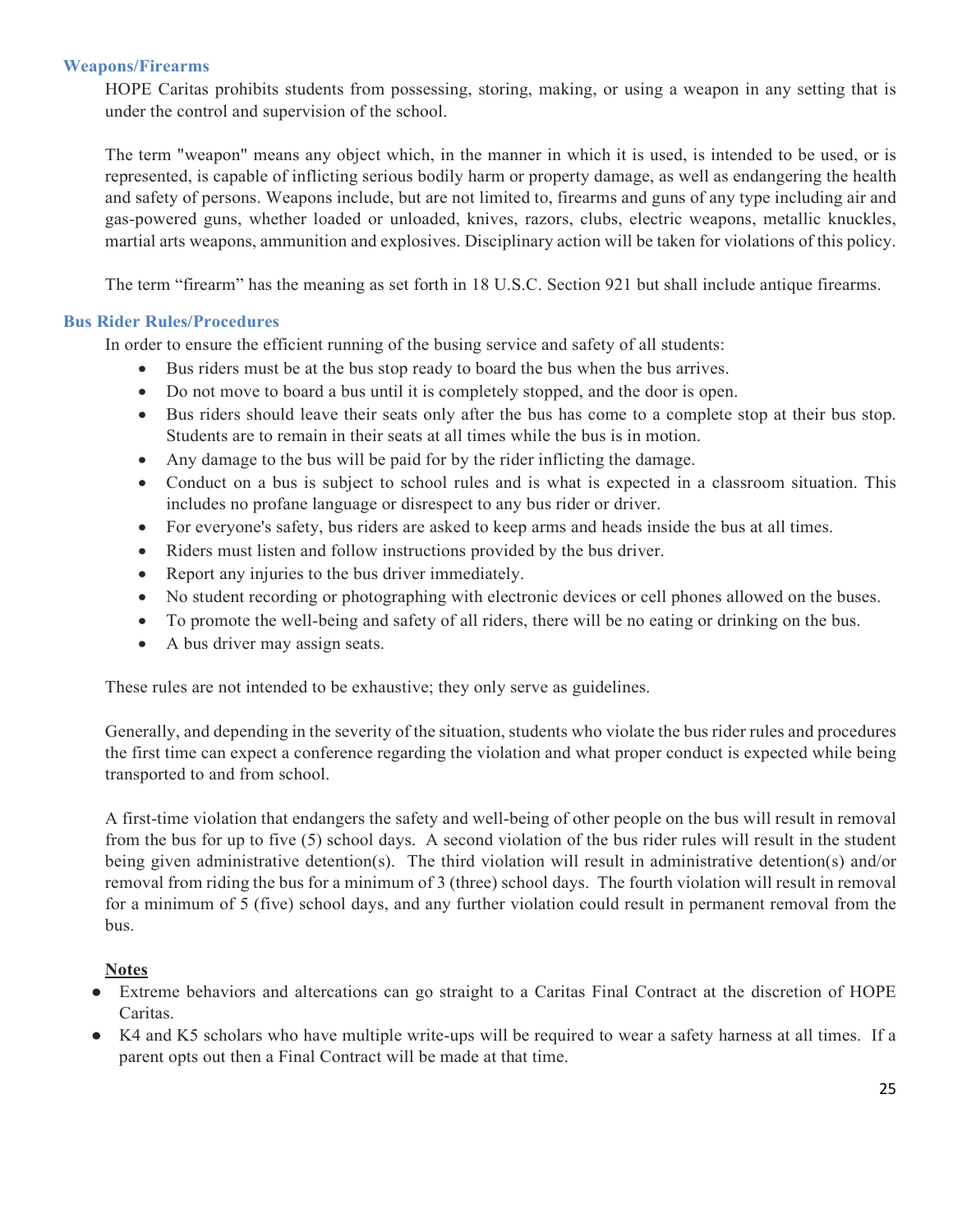Physical contact of any sort is not acceptable and will be considered a severe offense. Physical contact could be automatic bus expulsions for both parties, along with consequences at school.

Cell phones and other electronic devices that are used in inappropriate manners are subject to be confiscated or result in a bus write-up.

Food, gum, liquids, and candy of any sort are not permitted on the bus. This includes birthday treats as they can cause commotion. Packed lunches are permitted but should remain in the scholar's backpack. Please remember that riding the bus is a privilege. Misbehaviors of any kind will result in the above referrals.

K4 and K5 scholars that are not received off of the bus will not get a second chance for the bus to drop off at the assigned location. Parents will have to the scholars up from the next HOPE school.

# Technology

## **COMPUTER/INTERNET**

Students have the privilege to use computer workstations, the HOPE Network, and the Internet for educational purposes such as to develop technology skills, information gathering skills, and communication skills.

## **Student Responsibilities**

In order for HOPE to provide sound educational opportunities via our computer network, each student must use computers and the network responsibly.

**Responsible students treat computers, keyboards, mice, printers, and other hardware carefully.** Students will leave a computer working in the same condition as they found it; namely, making no setting changes that alter the computer's appearance or function; treating the mouse, keyboard, printers, and furniture gently to avoid damage; and keeping the computer, monitor, keyboard, mouse, and furniture clean.

**Responsible students use the Internet appropriately.** A student exercising the privilege to use the Internet as an educational resource is responsible for all material received. Only those students with prior experience or instruction will be authorized to use the Internet. This involves reading the Acceptable Use Policy and signing it.

Students are not allowed to access, use, or possess pornographic, gang-related, violent, or illegal material; inappropriate or offensive text via e-mail or other means; or files deemed dangerous to the integrity of HOPE Network system (e.g. viruses, worms, or other harmful programs designed to disrupt or alter a computer's functions). In addition, students may not access, use, or possess unauthorized or illegally obtained hardware, software, or data.

Students must comply with the following safety rules for Internet use.

● Students should not give out any personal information such as address, telephone number, parent's work address or telephone number, or any other person's address or telephone number without parental permission.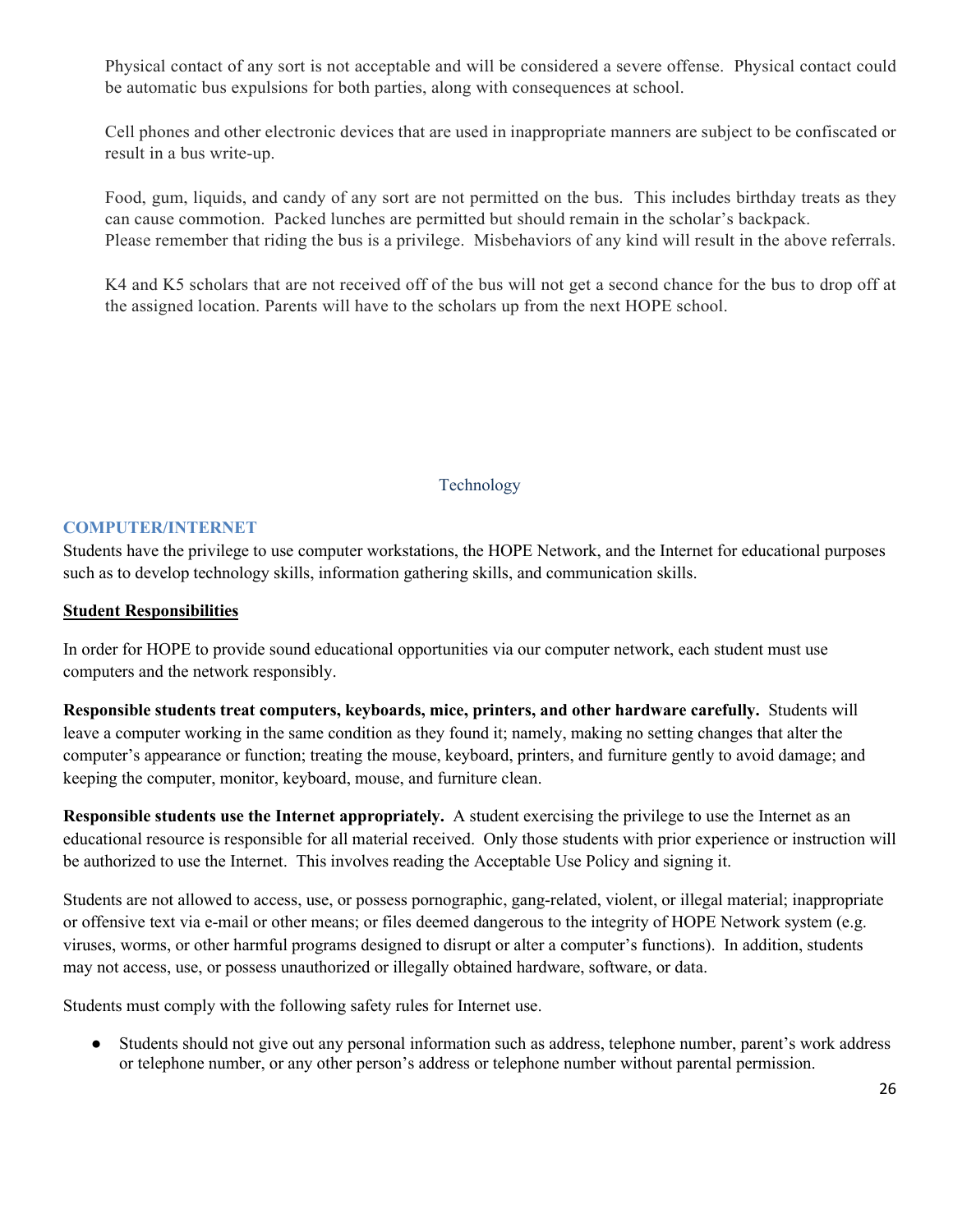- Students should tell their teacher, principal, or parent/guardian immediately if they experience uncomfortable information.
- Students should never agree to meet or send any picture to someone they have communicated with online.

**Responsible students use HOPE's Network properly.** Students must keep their computer account and password private. If students have a group project, they will arrange with their teacher to create a shared folder for that particular assignment. Students may not alter any network address or identifiers. Students may not copy software from computers, destroy or damage another person's files or messages, copy other people's work, or attempt unauthorized entry, interfere with or disrupt any computer, network, source, or equipment, regardless of who may own, operate, or supervise it.

# **Failure to comply with the Code of Conduct for Computer Use may result in loss of computer privileges as well as other consequences. Students observing or knowing any violation of these guidelines or of a security problem on HOPE Network/Internet must notify a teacher or the Principal.**

*Students should not expect that files stored on school-based computers or servers will be private.* Electronic messages and files stored on school-based computers or stored outside the school using the school's Internet account may be treated like school lockers. All administrators and teachers have access to stored files and e-mail. Administrators and teachers may review files and messages at any time to maintain the integrity of the system, to ensure that students are acting responsibly, to conduct the business of the school, and to comply with legal requirements.

# **Uniform Policy**

*"Your beauty should not come from outward adornment, such as the wearing of gold jewelry and fine clothes. Instead, it should be that of your inner self, the unfading beauty of a gentle and quiet spirit, which is of great worth in God's Sight." Peter 1 3: 3-4*

Our scholars are being prepared for high school, college, and the workplace. Maintaining a high standard of dress is a key to success in the real world. It demonstrates strong character by showing respect for oneself and for others. We must commit to helping our scholars reach the highest standards in all aspects of life including dress code.

All scholars must come to school in the Hope Christian Schools uniform every day. If a student arrives to school out of uniform, parents/guardians will be called and asked to bring in a uniform before the student is sent to class.

The following steps will be taken regarding uniforms:

*\*\*Every Scholar is allowed one uniform warning per quarter. After that has been exhausted, the scholar will receive uniform violations going forward.\*\**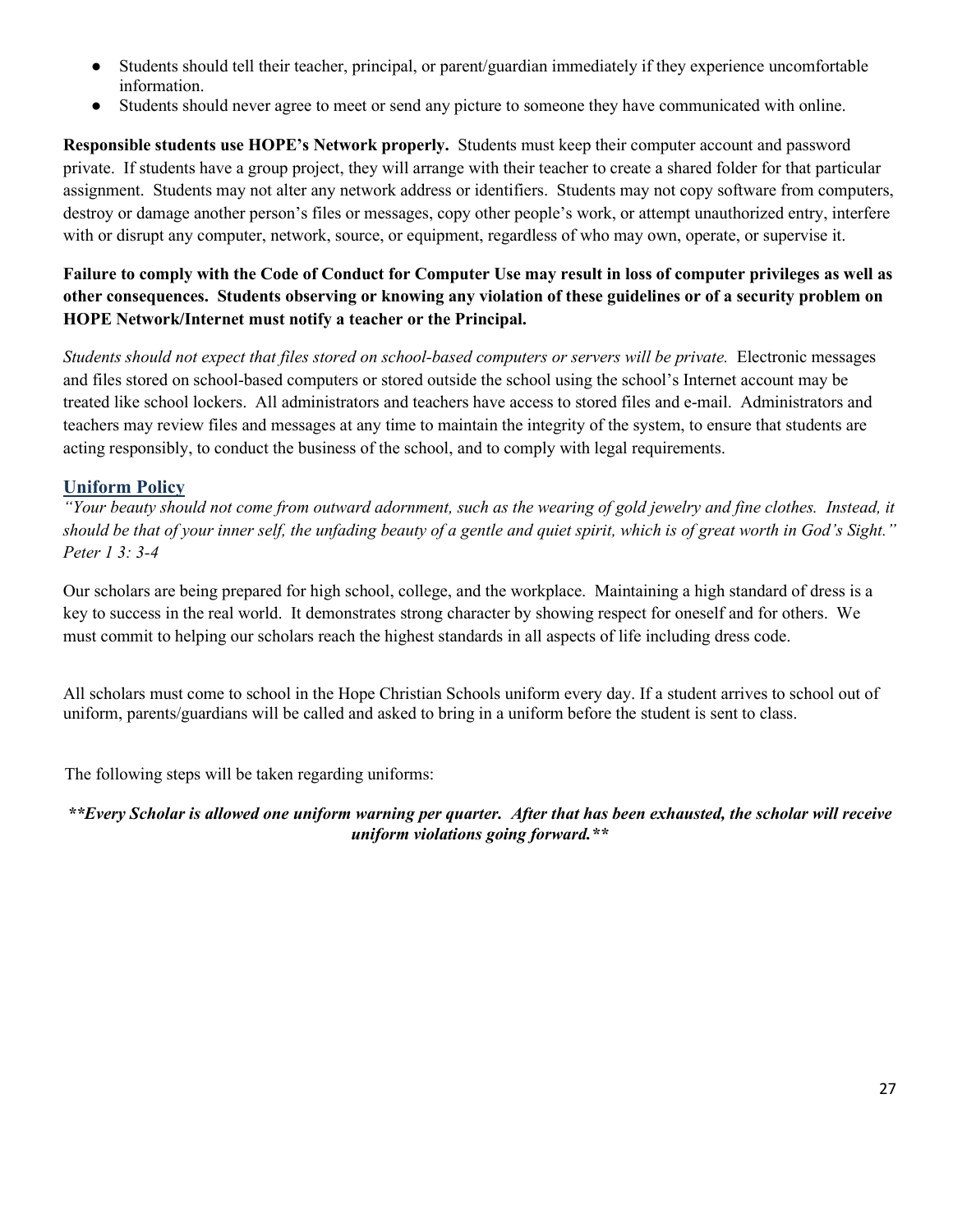| <b>Uniform</b><br><b>Violation</b><br>#1 | The scholar will lose 1 point on Class Dojo<br>The scholar will go to the DOS office and call home for his/her parent to<br>bring the missing uniform piece to school<br>Parent is contacted regarding missing item by 9:30 a.m.<br>Uniform violation is issued (parents can agree to purchase one and have it<br>added to their invoice in order for their child not to receive the violation or<br>they can drop the missing piece off by 10:30 a.m.<br>Major uniform infractions (white shirts, jeans, wrong uniform, etc.) will<br>require the scholar to be held out of class until the proper uniform is<br>dropped off.                                                                                                                                                                                                                                                                                                                |
|------------------------------------------|-----------------------------------------------------------------------------------------------------------------------------------------------------------------------------------------------------------------------------------------------------------------------------------------------------------------------------------------------------------------------------------------------------------------------------------------------------------------------------------------------------------------------------------------------------------------------------------------------------------------------------------------------------------------------------------------------------------------------------------------------------------------------------------------------------------------------------------------------------------------------------------------------------------------------------------------------|
| <b>Uniform</b><br><b>Violation</b><br>#2 | The scholar will lose 1 point on Class Dojo<br>Parent is contacted regarding the missing item by 9:30 a.m.<br>Uniform violation is issued (parents can agree to purchase one and have it<br>added to their invoice in order for their child not to receive the violation or<br>they can drop off the missing piece by 10:30 a.m.)<br>A detention will be issued for that day if the uniform piece is not taken care<br>$\bullet$<br>of and the parent will be informed of the detention during the parent contact<br>Major uniform infractions (jeans, wrong uniform, etc) will require the<br>scholar to be held out of class until the proper uniform is dropped off.                                                                                                                                                                                                                                                                       |
| <b>Uniform</b><br><b>Violation</b><br>#3 | The scholar will lose 1 point on Class Dojo<br>Parent will be contacted regarding the missing item by 9:30 a.m.<br>Uniform violation is issued (parents can agree to purchase one and have it<br>$\bullet$<br>added to their invoice in order for their child not to receive the violation or<br>they can drop the missing piece off by 10:30 a.m.)<br>Major uniform infractions (jeans, wrong uniform, etc) will require the<br>scholar to be held out of class until the proper uniform is dropped off.<br>The student cannot return to class until a mandatory meeting with the parent<br>is scheduled (that day or the next morning). If the parent fails to show up to<br>the mandatory meeting, the scholar will be held from class with the Dean of<br>Students until the parent meeting is held. Scholar will be placed on an ISS<br>in an alternate classroom.<br>A "Success Plan" will be created during a mandatory parent meeting |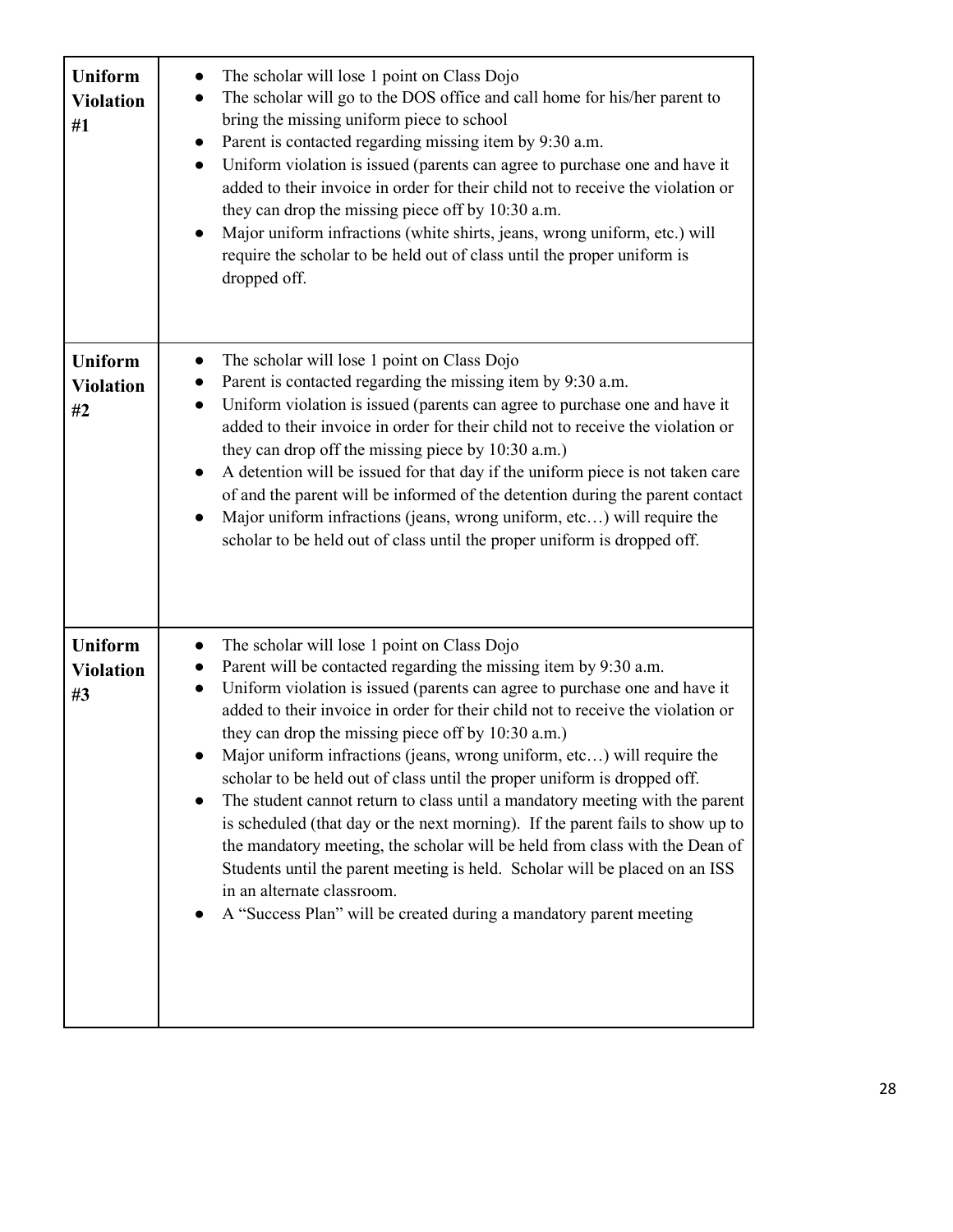| <b>Elementary Uniforms: Grades K4-4th</b> |                                                                                               |
|-------------------------------------------|-----------------------------------------------------------------------------------------------|
|                                           | Middle School (5th-6th-7th-8th) Uniform is the same with the exception of a light blue shirt. |

| <b>Shirt</b>                                                                                                                                                                                                                                                                                                           | <b>Pants</b>                                                                                                                                                                                                                                                                                                                             | <b>Belt</b>                                                                      | <b>Head Gear</b>                                                                                                                                                                                                                            | Socks/Tights/Leggings                                                        |
|------------------------------------------------------------------------------------------------------------------------------------------------------------------------------------------------------------------------------------------------------------------------------------------------------------------------|------------------------------------------------------------------------------------------------------------------------------------------------------------------------------------------------------------------------------------------------------------------------------------------------------------------------------------------|----------------------------------------------------------------------------------|---------------------------------------------------------------------------------------------------------------------------------------------------------------------------------------------------------------------------------------------|------------------------------------------------------------------------------|
| Shirts are for<br>sale in the<br>office (\$10 for<br>short-sleeved).<br>If it is cold,<br>students may<br>wear t-shirts,<br>long-sleeved t-<br>shirts or<br>turtlenecks<br>under their<br>polos (these<br>shirts must be<br>plain white or<br>black), and a<br>HOPE navy<br>blue sweatshirt<br>(no hoods or<br>logos). | <b>Black</b> in color.<br>Walking shorts,<br>skirts or skorts that<br>are no shorter than<br>three inches above<br>the knee are allowed<br>on hot days (no<br>jumpers). (Cargo<br>shorts/pants,<br>joggers, skinny<br>jeans, and denim of<br>any color are<br>prohibited). If pants<br>have belt loops,<br>students must wear<br>a belt. | <b>Black</b> in color.<br>A belt must be<br>worn when belt<br>loops are present. | Headbands and<br>barrettes are allowed.<br>No hats, hoods,<br>bandanas, do-rags etc.<br>(any headbands<br>determined distracting<br>to the learning<br>environment may be<br>asked to be removed,<br>i.e. large bows, ears,<br>lights, etc) | Solid white or black socks,<br>tights or leggings. Both<br>socks MUST match. |

| <b>Shoes</b>                                                                                                                                                                                                                                               | Accessories                                                                                                                                                                                              |
|------------------------------------------------------------------------------------------------------------------------------------------------------------------------------------------------------------------------------------------------------------|----------------------------------------------------------------------------------------------------------------------------------------------------------------------------------------------------------|
| All scholars MUST wear closed toed/closed heel shoes. No<br>crocs, shoes that lace up one inch or more past the ankle,<br>or flip-flops allowed. In winter, if boots are worn to<br>school, students may change into uniform permitted shoes<br>for class. | Earrings (Girls only). Bracelet can be worn on 1 wrist.<br>Natural hair color. Earrings must be no larger than a<br>quarter and no tattoos, fake tattoos, or any sort of<br>visible writing on the skin. |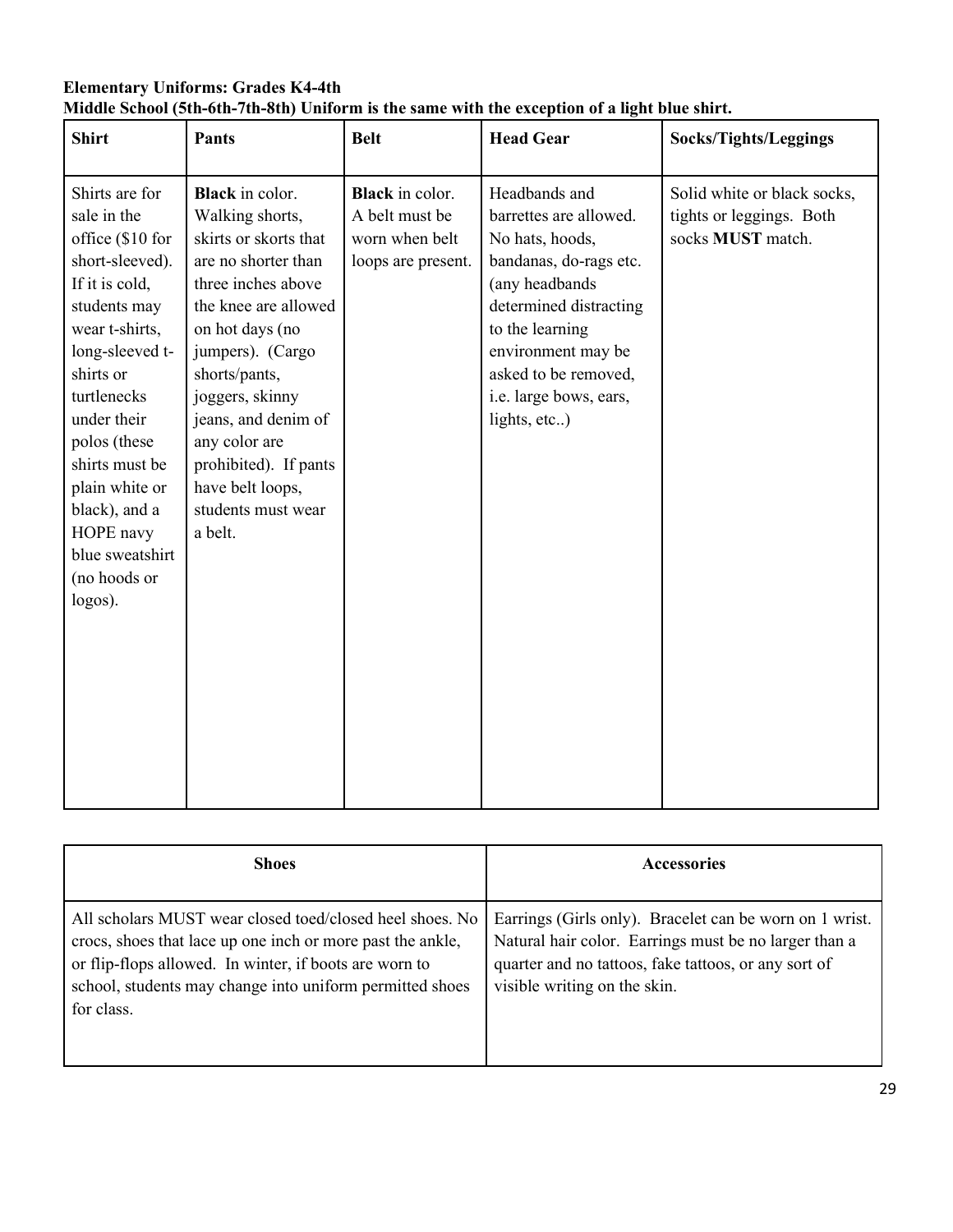# **Prohibited Items**

Scholars are not allowed to wear the following items:

Capris, denim, cargo pants (all scholars) or shorts (lady scholars), loose and baggy long pants, sweats, pants with drawstrings, flip flops, do rags, hats, scarves, bandanas, male earrings, sandals, makeup, class, boot shoes (students may wear boots to school in the winter, but must bring uniform shoes to change into)

**Note:** Boot Shoes include, but are not limited to: Snow boots, Timberlands, Nike Boots, dress boots, and Ugg Boots.

## **Behavioral Expectations**

The following expectations for students are implied in The HOPE Covenant:

- 1. Be a Solution Finder. No shortcuts. No Excuses. No Limits.
- 2. Be on task at **all** times during class. While **anyone** is speaking, this means that students will always have their eyes, ears, and brains focused on that person.
- 3. Be organized and prepared for **all** classes. Every HOPE student should have all of the materials the teachers expect them to have. These can include sharpened pencils, black and blue pens, and loose-leaf paper or notebooks. Work should always be completed and presented neatly. Finally, to be prepared for school and life, all papers should be organized and kept neatly in designated HOPE binders or folders.
- 4. Respond appropriately to all questions and requests. Non-verbal actions matter, and actions speak louder than words.
- 5. Conduct oneself in an orderly manner inside and outside the campus and demonstrate respect to the HOPE educational mission while at school, at a HOPE function, or out in the world. Remember, you represent your God, your school, and your good family name.
- 6. Do the right thing without being told. *"Assign Yourself."* This includes behaving like a role model to the younger students at school.
- 7. Fieldtrip experiences are not entitlements, they are privileges. Unexcused absences and tardiness, as well as overall behavior, are reasons that a student would not be invited on a fieldtrip experience.
- 8. Take responsibility for actions, apologize, and repent.
- 9. Leave iPods, mp3 players, or other electronic devices at home. These items are confiscated if found. Upon meeting with a staff member, a parent may reclaim the confiscated items, but after the second offense, items are not returned until the end of the school year.
- 10. Take responsibility for keeping school property (walls, desks, or other parts of the school building) in great condition. These actions constitute immediate disciplinary action (suspension). Any student defacing school property will be held financially responsible for any/all repairs.
- 11. Leave chewing gum at home.
- 12. Food can only be eaten in the classroom for breakfast and the lunchroom.
- 13. Do homework nightly.
- 14. Do your own work on tests, quizzes, and homework.
- 15. Speak softly in the hallways and classrooms and only when allowed to speak.
- 16. Refrain from foul language at all times. This includes "ribbing" and any other use of your words to tear other people down instead of building them up.
- 17. Accept responsibility for your positive and/or negative behavior. Such action is looked upon favorably and is taken into consideration when the administration determines consequences.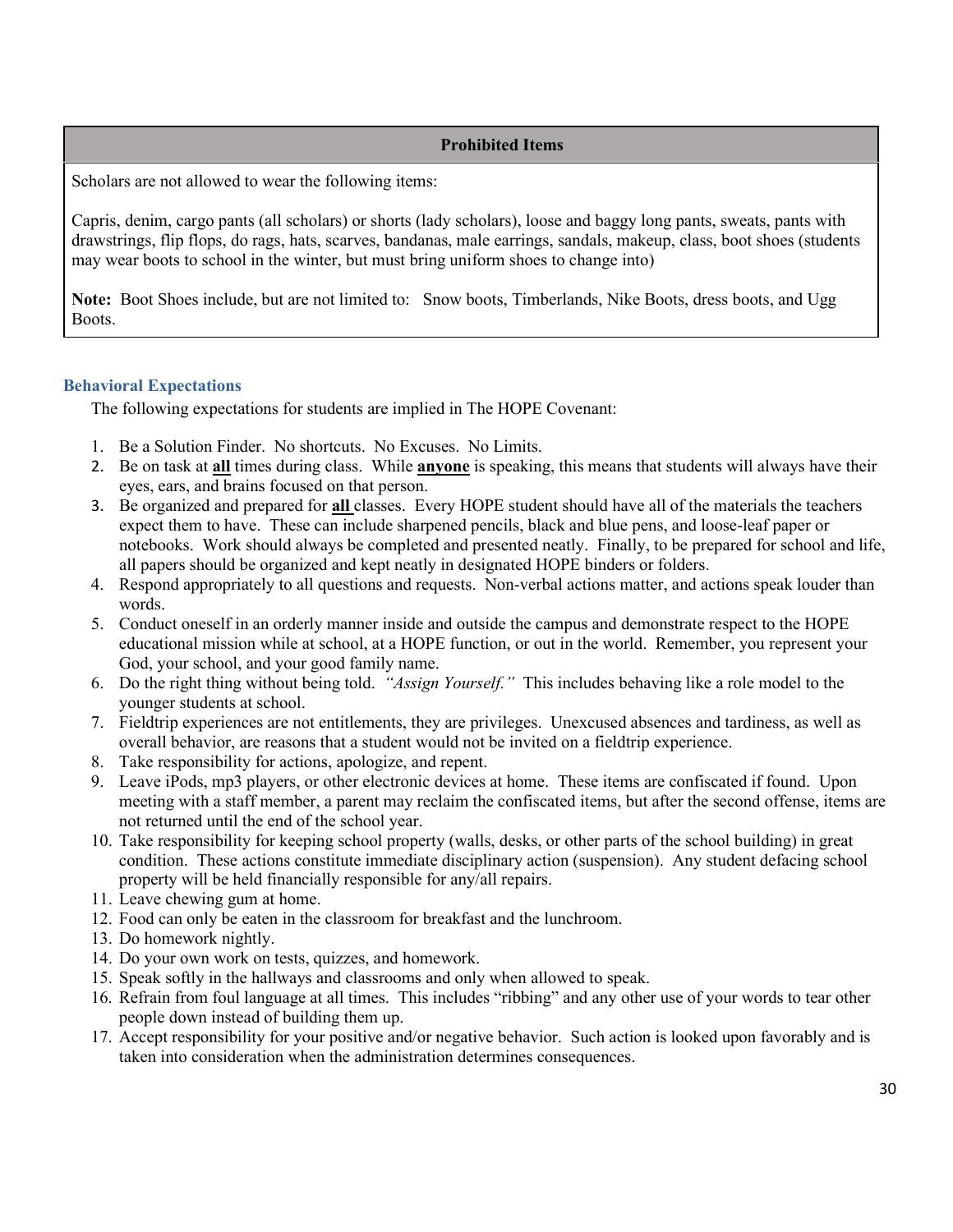- 18. Follow all school policies.
- 19. Behave as responsible, Christian leaders at all times and in all places.

# **Classroom Behavior Tracking System Elementary**

If a student consistently chooses to make inappropriate choices, consequences will follow so that the learning of others in the classroom is not interrupted. Teachers use non-verbal, verbal and several concrete warnings for smaller behaviors. If there are repeated behaviors or a major offense takes place, the student must take some time to reflect. Community service may be issued to scholars to foster strong character with a focus on repairing their community.

| Color  | <b>Color Description</b>                                                                                                                                                                                                                                                                                                                                                                                                                                                                                            | Dojo<br><b>Points</b> | Outcome                                                                                  |
|--------|---------------------------------------------------------------------------------------------------------------------------------------------------------------------------------------------------------------------------------------------------------------------------------------------------------------------------------------------------------------------------------------------------------------------------------------------------------------------------------------------------------------------|-----------------------|------------------------------------------------------------------------------------------|
| Purple | Scholarly Purple/Out of this World: Expected<br>behavior with no reminders and actively,<br>consistently engaged in improving the class culture<br>with their choices. Scholars may earn purple at the<br>end of the day as long as they have demonstrated<br>exceptional choices for the majority of the day.                                                                                                                                                                                                      |                       | Earned Incentive/Award<br>(positive phone call, etc.)                                    |
| Blue   | Sky-high: Expected behavior, all scholars begin<br>their day on Blue.                                                                                                                                                                                                                                                                                                                                                                                                                                               | $+1$                  | Scholar is earning his/her<br>way to Fun Friday.                                         |
| Green  | Top of the Trees: When an individual correction is<br>needed after a non-verbal redirection, positive verbal<br>group correction and anonymous correction. The<br>scholar's clip is moved and the explanation as to<br>why is briefly delivered with a warm, but strict tone.                                                                                                                                                                                                                                       | $-3$                  | Meeting expectations                                                                     |
| Yellow | Caution, you're slipping: When after attempts at<br>redirection and correction (including the warning<br>and clip moved to green) the scholar receives a<br>consequence. Scholar will move to back of the<br>classroom in a designated area in the classroom to<br>reflect upon their choices and attempt to individually<br>correct their behavior. The scholar on yellow should<br>not distract from the teaching and learning. The<br>consequence will be appropriate and related to the<br>poor choice(s) made. | $-6$                  | Leveled Reflection<br>Assignment:<br>$K-1$ <sup>st</sup><br>$2nd-4th$<br>5 <sup>th</sup> |
| Orange | Orange: Whoa, it's getting icky. When a scholar has<br>not completed a consequence appropriately or in a<br>timely fashion or completes the consequence but is<br>still making poor choices similar to the ones made<br>before, the scholar's clip will be moved to orange<br>signaling them to stand up quietly and sit in the                                                                                                                                                                                     | $-9$                  | Leveled reflection<br>assignment:<br>Phone call to help scholar<br>get back on track.    |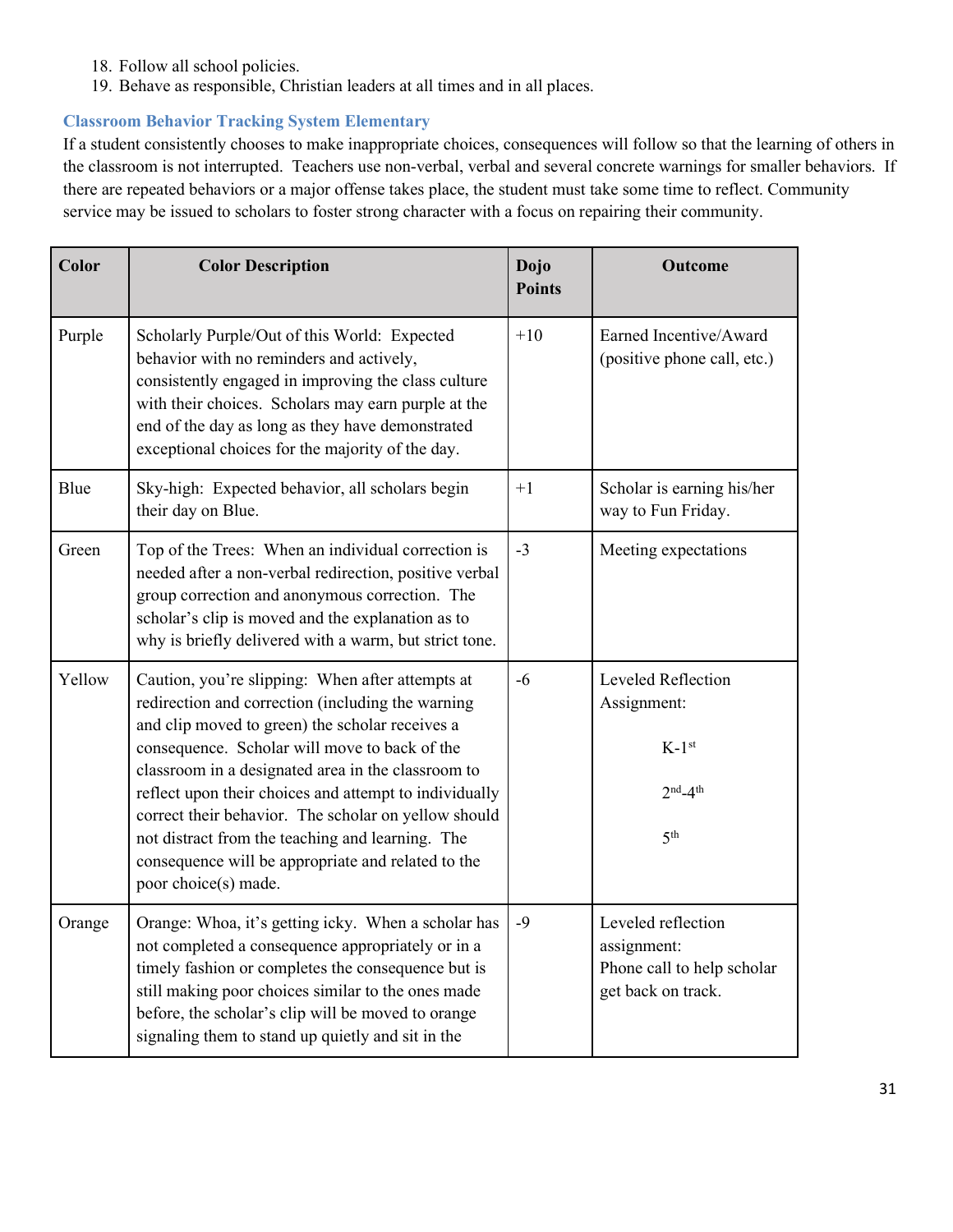|       | reflection desk, facing the wall. Scholar will<br>complete a reflection at the desk.                                                                                                                                                                                                                                                                                                                                                                                                                                                                                                                                                                                                                                                                                 |       |                                                                                                                                                                    |
|-------|----------------------------------------------------------------------------------------------------------------------------------------------------------------------------------------------------------------------------------------------------------------------------------------------------------------------------------------------------------------------------------------------------------------------------------------------------------------------------------------------------------------------------------------------------------------------------------------------------------------------------------------------------------------------------------------------------------------------------------------------------------------------|-------|--------------------------------------------------------------------------------------------------------------------------------------------------------------------|
| Red   | This is a hot lava mess: When a scholar has chosen<br>not to complete the consequence and has escalated a<br>situation in spite of multiple interventions and<br>redirections. Once a scholar reaches red, the scholar<br>will stand in the designated area to wait for a private<br>conference outside of the classroom. The staff<br>member will step into the hallway with the scholar,<br>quickly and calmly talk through the situation,<br>speaking specifically about what has happened and<br>the impact it has had on the scholar's learning. The<br>adult will check for understanding by reviewing<br>their movement through the tracker and their<br>choices. The conferencing adult will escort the<br>scholar to the calm down area in their classroom. | $-12$ | Phone Call/Conference;<br>Scholar will write a leveled<br>penalty writing assignment<br>in their classroom:<br>$K-1$ <sup>st</sup><br>$2nd-4th$<br>5 <sup>th</sup> |
|       | Scholar is required to restore prior to being admitted<br>back into their school community. They should<br>write down the choice, what virtue they know they<br>have broken, and how they will work to not do this<br>in the future. If it was something that disrupted the<br>class or a person, they must apologize prior to being<br>admitted back into the community.                                                                                                                                                                                                                                                                                                                                                                                            |       |                                                                                                                                                                    |
| Note: | All behavior infractions will be tracked by the teacher using infinite campus and Dojo                                                                                                                                                                                                                                                                                                                                                                                                                                                                                                                                                                                                                                                                               |       |                                                                                                                                                                    |

**Important:** Every student will lose one point (warnings) before being moved down the color chart, unless they commit a Tier 3 offense. All scholars will start their day on blue. Warnings vary by grade level

# **Physical Aggression**

HOPE Caritas takes physical aggression exhibited by scholars towards scholars and teachers very seriously. Physical aggression includes a range of behaviors, including, but not limited to, fronting/jumping, kicking, throwing, punching, slapping, biting, spitting, grabbing, hitting, pushing, wrestling, fighting, etc. We also do not distinguish "play-fighting" as separate from physical aggression.

If a scholar exhibits physically aggressive behavior towards anyone, he/she will be issued a direct consequence, including, but not limited to, out-of-school suspensions, Final Contracts, and automatic expulsion.

If a scholar feels physically threatened by another scholar at any time, he/she must report it immediately to the nearest teacher so that any physical altercation can be prevented. If the situation becomes physical (the scholar is hit), the scholar again must report it immediately to the nearest teacher. If he/she hits the other scholar back in turn, he/she is subject to a consequence as well.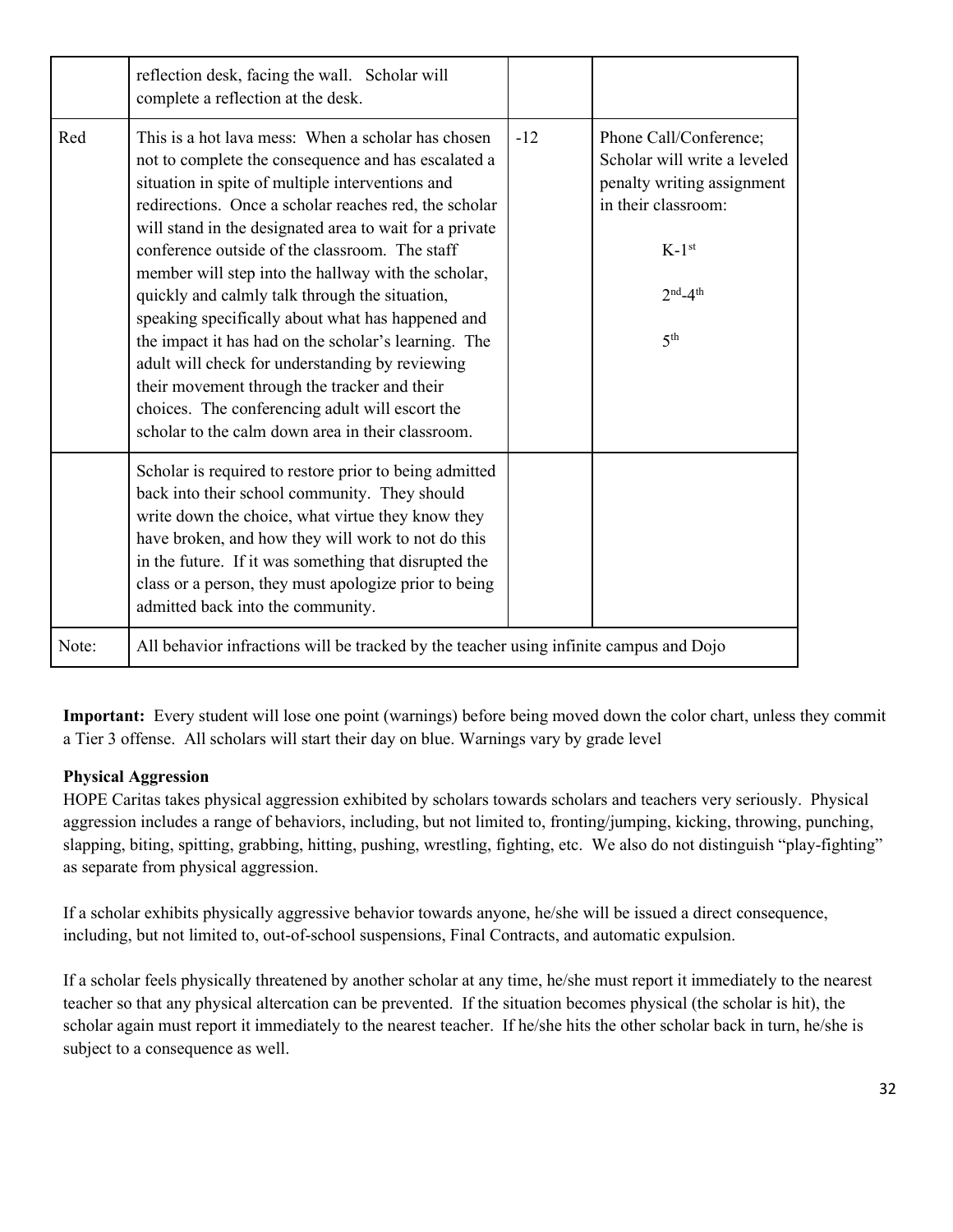**Important:** HOPE Caritas has a zero-tolerance policy on fighting. If a Middle School scholar is involved in a fight, that scholar will be automatically **expelled**.

# **Social Media**

Social Media is an extension of your character and is a permanent representation of who you are. Therefore, if a scholar posts anything threatening/bullying/inappropriate towards a member of the HOPE Caritas family and it is brought to the attention of the Dean, that scholar will receive disciplinary action that may include, but is not limited to detention, suspension, or expulsion.

Anything brought to a teacher's attention on Social Media with proof, will be dealt an appropriate consequence. One such consequence could be an automatic Social Media detention, during lunch or after school. If a scholar receives 3 Social Media specific detentions in a quarter, they will lose computer privileges and require a parent meeting. Anything brought to a teacher's attention on Social Media (with proof) for the purpose of reconciliation will be handled on a case by case basis, possibly not connected with a consequence. A conversation between scholars will be held and mediated by a teacher.

- 1. Parents, student and teacher will be notified of the Principal and Dean of Student's decision and the terms for re-entry or permanent expulsion.
- 2. If the student is permitted to return to HOPE, prior to his/her return, a conference with the Principal, parents and student must occur to review and sign a statement agreeing to the terms of re-entry.

Expulsions may occur at any point in the school year

## **School Safety and Security**

There are a number of basic procedures the school has in order to ensure the safety and security of its scholars and staff. Cooperation on everyone's part will go a long way in guaranteeing that the business of the school – teaching and learning – can take place.

# **Closed Campus**

Under no circumstances are scholars to leave their assigned room of building or use any exit other than the school's designated entrance/exit without permission. A scholar with permission to leave may only leave under the escort and supervision of an authorized adult – who has physically come to the Main Office to sign a scholar out – unless the school has been given prior written permission authorizing unaccompanied departure. Once scholars have entered in the morning, they may not leave the building unless a staff member escorts them. In the event a scholar leaves without permission, parent/guardians will be notified immediately. The scholar will serve an out-of-school suspension, along with additional consequences as determined by the school.

# **Volunteer Policy**

HOPE Christian School encourages parents and other community members to volunteer 10 hours of their time, knowledge, and abilities for the benefit of scholars in our school throughout the school year. Authorized volunteers enrich the school's educational programs and extracurricular activities, and strengthen our schools' relationships with families, businesses, public agencies and private institutions. The presence of authorized volunteers in the classroom, on school grounds, and at school activities also enhances the supervision of scholars and contributes to school safety. All volunteers and visitors must sign into the front desk office and be approved to enter the school by a member of the leadership team. If someone wants to volunteer at HOPE, they should reach out to the front office with their appropriate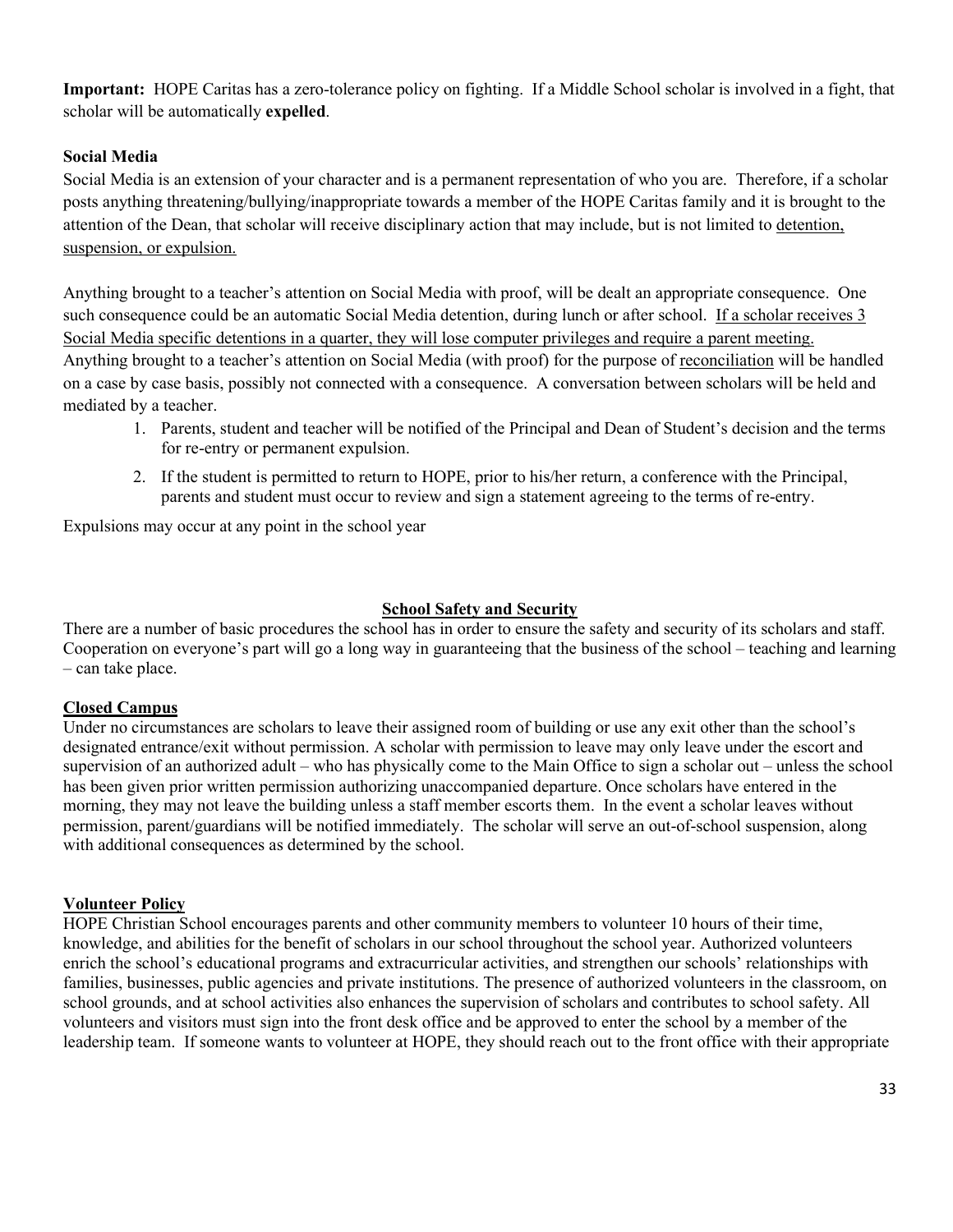information. The school staff will then decide what position fits both the volunteer's abilities and the school's needs. All volunteers must follow the following steps in order:

- 1. Contact the school with interest in volunteering.
- 2. Complete the essential volunteer forms and documents (including a background check).
- 3. If cleared from step 2, or formally registered, call the school to schedule a time(s) to conduct the volunteering hours. Any volunteering hours must be scheduled 24 hours in advance.

For purposes of this policy, a "volunteer" is an individual who provides a service without compensation for the benefit of HOPE school, staff, or scholars, subject to the direction and control of the school's principal or designees, and whose volunteer service could involve contact with scholars outside the physical presence of a HOPE employee, even if such contact may occur incidentally by chance and for only a brief period of time.

To help ensure appropriate oversight of school activities and the welfare and safety of staff and scholars, every individual who wishes to serve as a volunteer (including parents/guardians) must first be registered by the school. The volunteer registration process shall be conducted in accordance with the following procedures:

- 1. Individuals who wish to serve as volunteers must first complete a volunteer application and agreement and submit it to the HOPE Fidelis Leadership Team.
- 2. A background check shall be conducted by the school, at its expense, as part of the volunteer application review process. This background check requirement is not meant to discourage or offend prospective volunteers, but rather to help ensure the safety and welfare of the scholars.
- 3. All information provided in the volunteer application and agreement, and all information received by the school through the volunteer background check and/or other sources, shall be considered and maintained as confidential personnel file information and not subject to disclosure except on a "need to know" basis as authorized by law.
- 4. An individual's volunteer service may be denied if HOPE Christian School determines that such volunteer service would be incompatible with the protection of scholar health, welfare, safety or morals, based on information provided in the volunteer application and agreement, information discovered through a background check, or information discovered by other means.

Possible reasons for denial or dismissal include but are not limited to:

- Felony conviction
- Two or more DUI convictions
- Any domestic violence convictions
- Any child abuse/reckless endangerment convictions
- Any outstanding warrants
- Any current charges where the court date is outstanding (pre-conviction)
- Any conviction involving the illegal sale of a controlled substance
- Any conviction involving unlawful sexual behavior or unlawful behavior involving a child
- Any other information that suggests an applicant's volunteer service may be incompatible with the protection of scholar health, welfare, safety or morals
- 5. Denials or dismissals may be appealed to the Principal of HOPE. An individual's conviction of a felony or misdemeanor will not automatically result in denial of volunteer service; each situation will be considered individually. (As used in this policy, "convicted" means a conviction by a jury or by a court and shall also include the forfeiture of any bail, bond, or any other security deposited to secure appearance by a person charged with a felony or misdemeanor; the payment of a fine; a plea of no contest; or the imposition of a deferred or suspended sentence by the court.)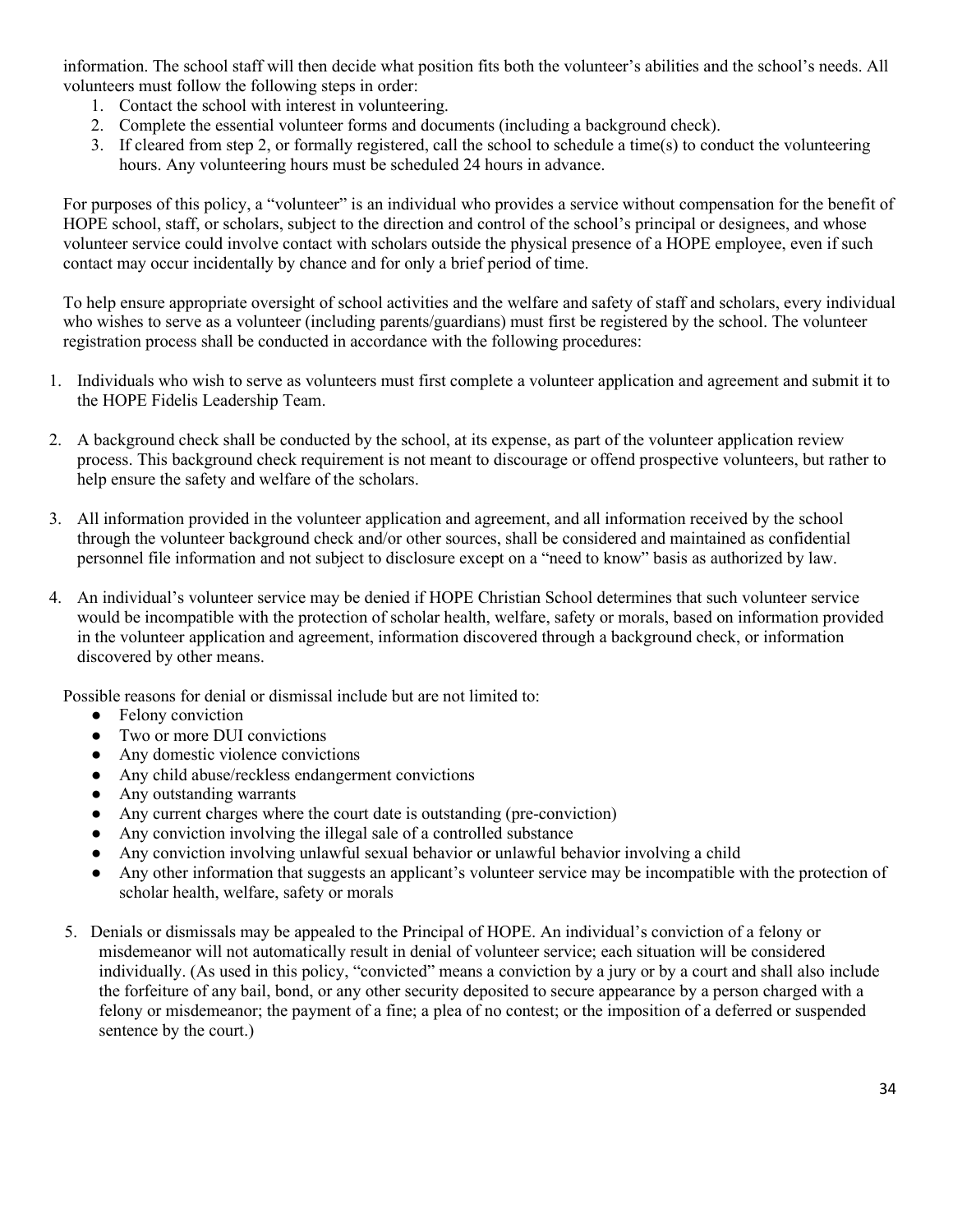- 6. Registered volunteers shall be issued an identification badge (provided upon signing in at the front office), which must always be worn while the individual is providing volunteer services.
- 7. Registered volunteers are subject to follow-up background checks any time HOPE receives information indicating that it would be prudent to conduct such a background check in the interest of protecting scholar health, welfare, safety or morals. Registered volunteers are also subject to one random follow-up background check during each three-year period they remain a registered volunteer.

The Principal or Principal's Designees shall identify appropriate services for volunteers serving each school and shall train volunteers as necessary to perform such services. To the extent necessary to perform services assigned by the principal or designee, volunteers may be authorized to use HOPE computers and receive Internet access. A volunteer's use of school computers and Internet shall be subject to the terms and conditions of the HOPE Technology Policy.

The use of volunteers at any school or school activity shall not conflict with or replace any regularly authorized personnel staffing allotment. Volunteers shall comply with all applicable school policies and regulations, as well as with all applicable school rules. Volunteer service may be granted, denied or revoked at any time at the school's discretion. The Managing Director/Executive Director or his/her designee shall establish regulation or administrative guidelines to assist school personnel in the uniform and consistent implementation of this policy.

# **Parent Conduct**

The Principal has the authority and the responsibility for assuring that parents, guardians and other third parties conduct themselves appropriately while on school property and do not engage in disruptive or threatening conduct that disturbs the tranquility of the school. Accordingly, parents, guardians and other third parties shall be held to same standards of conduct as scholars while on school property or at a school-sponsored event, whether such event takes place on or off the school's property. If a parent, guardian or other third party fails to conduct himself or herself appropriately while on school property or at a school-sponsored event, the school may place restrictions on such person, including, without limitation, banning him or her from entering on to the school's property and/or attending future school-sponsored events.

#### **Emergencies**

In case of an emergency, parents or guardians should contact the Main Office either by phone or in person. Under no circumstances should parents or guardians contact scholars in their classrooms or attempt to withdraw scholars from the building without notifying and receiving permission from staff members in the Main Office.

#### **Fire Safety and Evacuation Procedures**

Please note, some procedures may change once the school year has officially begun. Scholars will be notified of and trained in any significant changes.

The school follows specific protocols for all building-related safety drills and emergency events, as required by the Department of Education. In case of an emergency, if a scholar or staff member sees fire or smells smoke, he or she should close the door. Upon hearing an alarm, school staff will assemble scholars in their rooms and proceed out of the building according to the fire evacuation plan posted in each room. Scholars should follow the direction of staff members who will verify the safety of the hallways and lead scholars outside the building to the designated locations, where school staff will line up scholars by class and take attendance.

Frequently throughout the school year, scholars and staff will participate in emergency drills, including fire, lockdown, and tornado drills to ensure that the entire school community is familiar with the appropriate response in the event of each type of emergency. This handbook shall serve as notice that these drills will take place. The school will notify families by letter or auto-dialer in the event of an actual evacuation. In case of a more serious emergency, should it be necessary to evacuate our school before, during, or after the school day—and it appears that we will be unable to return to the school for an extended period of time, or for the rest of the day—school staff and scholars will evacuate according to the school's evacuation plan. Staff will line up scholars in a safe and orderly fashion on the sidewalks outside of the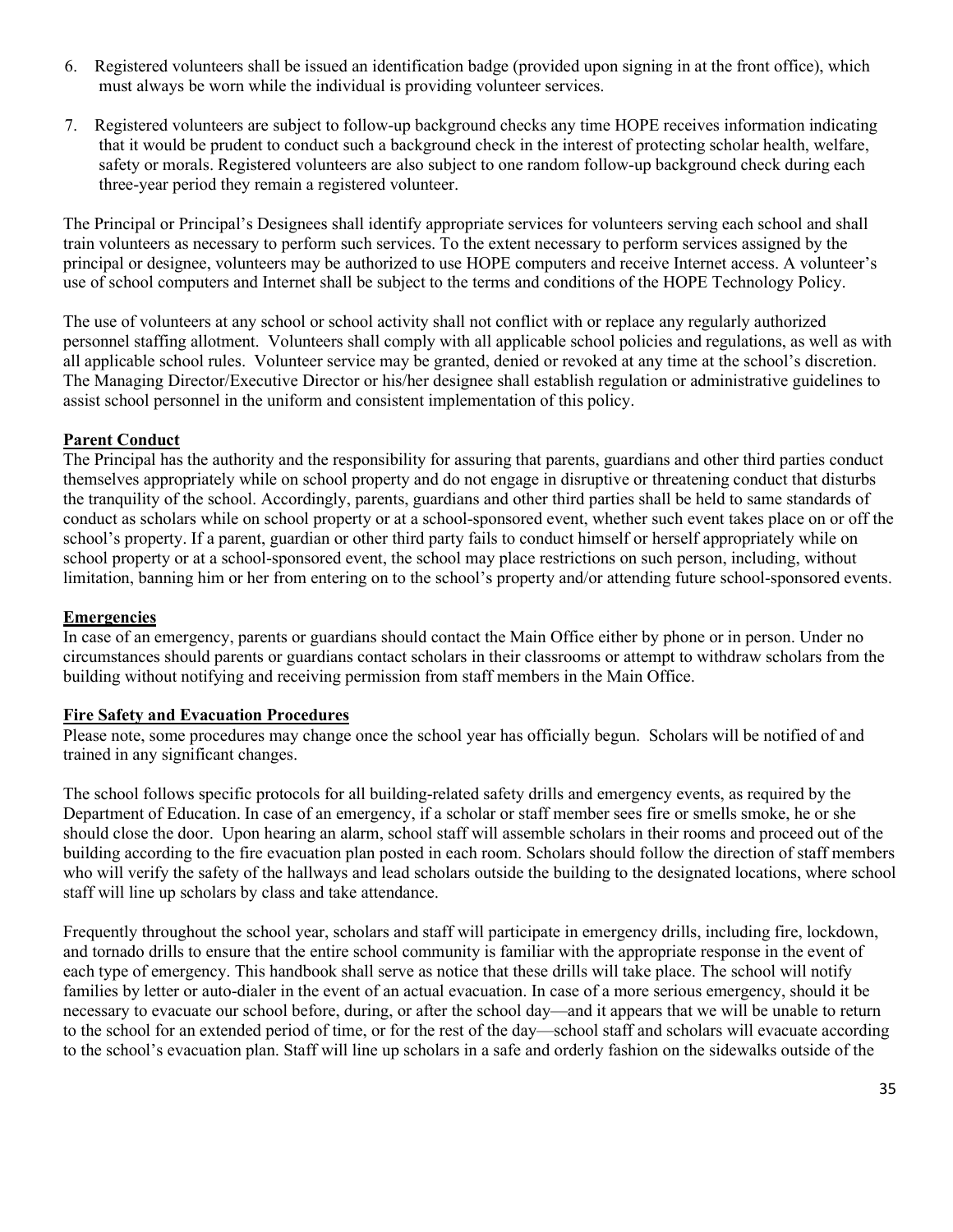evacuation site. After staff takes attendance, should conditions permit, all staff and scholars will return promptly to school.

# **Custody Issues**

In cases where parents are divorced or separated, the school will allow access to family members who are on the contact list, as approved by either parent/guardian with the legal authority to make such contact designations. If a person is not on the emergency contact list and desires access to the child, the Office Manager will attempt to make contact with the parent/guardian on record for permission. In the event the Office Manager is unable to verify permission from the parent/guardian on record, access to the child shall be denied.

Note: If there is no custody order (e.g., separation, never married), *verified biological parents* have equal rights to the child. Ways to verify include a state-issued identification card along with a birth certificate, paternity action, or custody order stating this individual is the parent.

# **PARENT/SCHOLAR ACKNOWLEDGEMENT FORM**

- I have read the 2021-2022 Family Handbook and understand its contents.
- I agree to comply with these policies and all the policies mandated by HOPE.
- I have reviewed the mission and philosophy of HOPE with the understanding that these values are rooted in the identity and philosophy of our school.
- I understand that HOPE Christian School is a Milwaukee Parental Choice School.
- I understand that attendance at a HOPE school requires compliance with school mission and policies.
- I have reviewed the school calendar and noted special events. I understand the importance of consistent daily attendance, and I will use the calendar as a reference when planning appointments.
- I have reviewed the Code of Conduct at HOPE, including Uniform Policy, Suspensions, Behavior Plans, and Expulsions, and understand the requirements of scholars and parent/guardian(s), and will comply.
- I agree to abide by the policy and understand that should I commit any violations, my access to privileges may be revoked and school disciplinary and/or appropriate legal action may be taken.

DISCLAIMER: The Family Handbook provides you with important information about the HOPE community. It also serves as a reference for looking up critical policies and procedures that will affect you and your child during your time at HOPE. These policies, procedures, and benefits as described in The Family Handbook do not constitute a contract or implied contract with scholars or personnel.

All policies and practices found in this handbook may be changed at any time by the discretion of HOPE Christian Schools Administration. All such changes will be communicated through official notices, and I understand that revised information may supersede, modify, or eliminate existing policies.

Scholar Name

Parent/Guardian Printed Name: